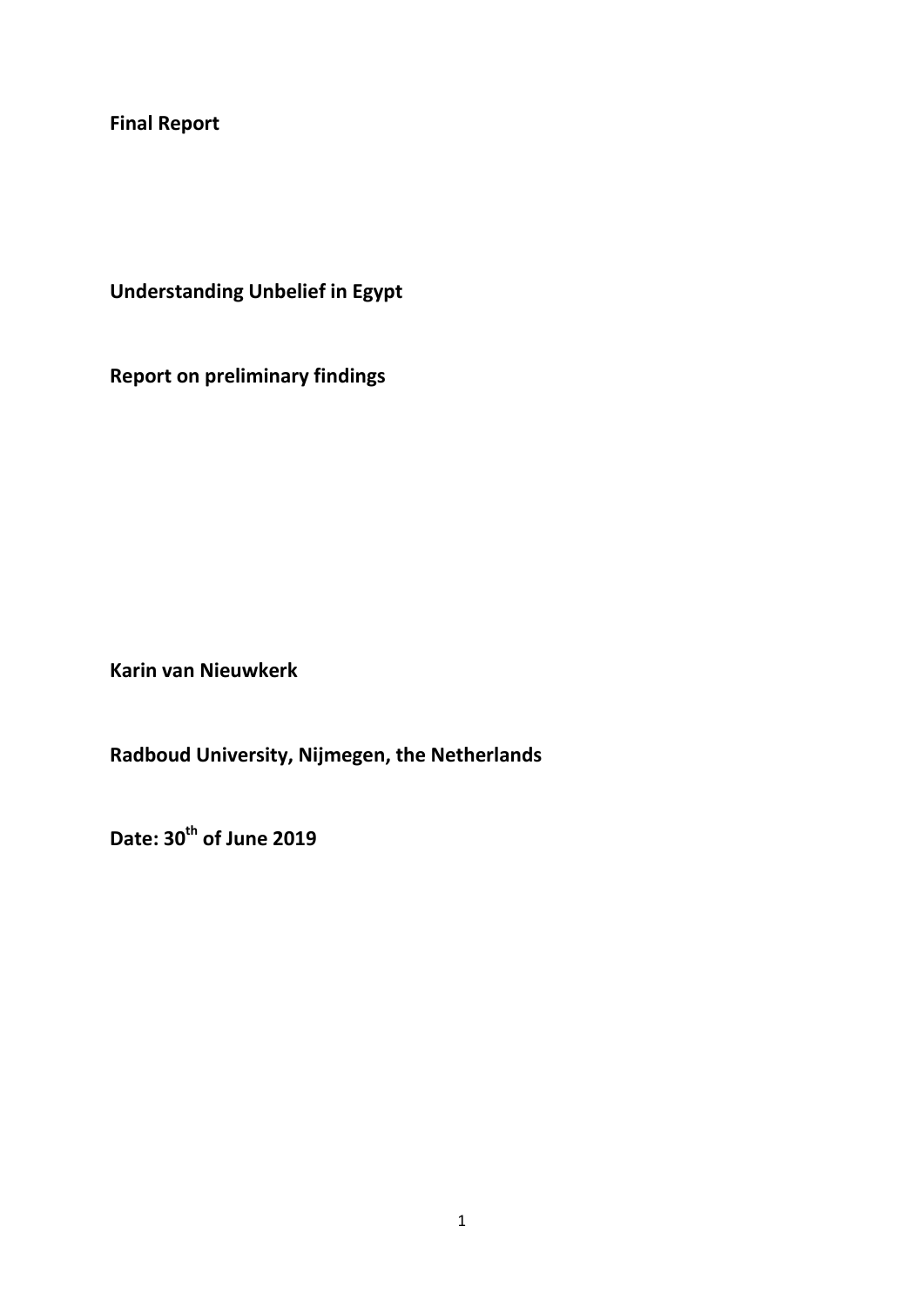## **Preface**

 $\overline{a}$ 

This report is the result of a pilot study conducted in 2013, and the result of the study conducted under the 'Understanding Unbelief programme' entitled 'Understanding Unbelief in Egypt' (January 2018- July 2019). This report is a preliminary description of the huge amount of material I collected, rather than a full analysis. Based on the material of the pilot a book chapter has been written (Van Nieuwkerk 2018b). Two articles will be published (Van Nieuwkerk forthcoming 2020/2021). Eventually a monograph is envisaged in which all the material will be used to provide an in-depth account of nonbelieving in present-day Egypt. The goals for this report are thus rather modest and descriptive.

I would like to thank many people for helping me in this research. Most of them will have to remain anonymous due to the sensitive nature of the topic. I could imagine that it would have been better for the people who I will introduce in this study not to have allowed me an interview. Speaking out about religious doubts, agnosticism, nonbelief or atheism is not an easy thing. It can have serious repercussion if it gets known to relatives, employers, or state security. Therefore I am very grateful to those who spoke out, but of course I will protect their identities, use pseudonyms or change details of their stories that might reveal their identities.

I would also like to thank the Egyptian students who helped me in translating the large amount of material on social media on nonbelieving, whether from the religious media, the state media, or the nonbelievers' own media - particularly the many You tube channels dealing with this issue. We decided that even for them it would be better that their names are not linked to a project on nonbelieving. Of course the people featuring in the video channels who are not hiding their identities will be presented as such in this report. I will thus follow the strategic choices people themselves make with regard to hiding or coming out for skepticism or nonbelief.

Finally I would like to thank the Understanding Unbelief programme of the University of Kent for making this research possible. $<sup>1</sup>$  $<sup>1</sup>$  $<sup>1</sup>$ </sup>

<span id="page-1-0"></span> $1$  This project was made possible through the support of a grant from the John Templeton Foundation (JTF grant ID# 60624) managed by the University of Kent. The opinions expressed in this publication are those of the author and do not necessarily reflect the views of the John Templeton Foundation or the University of Kent.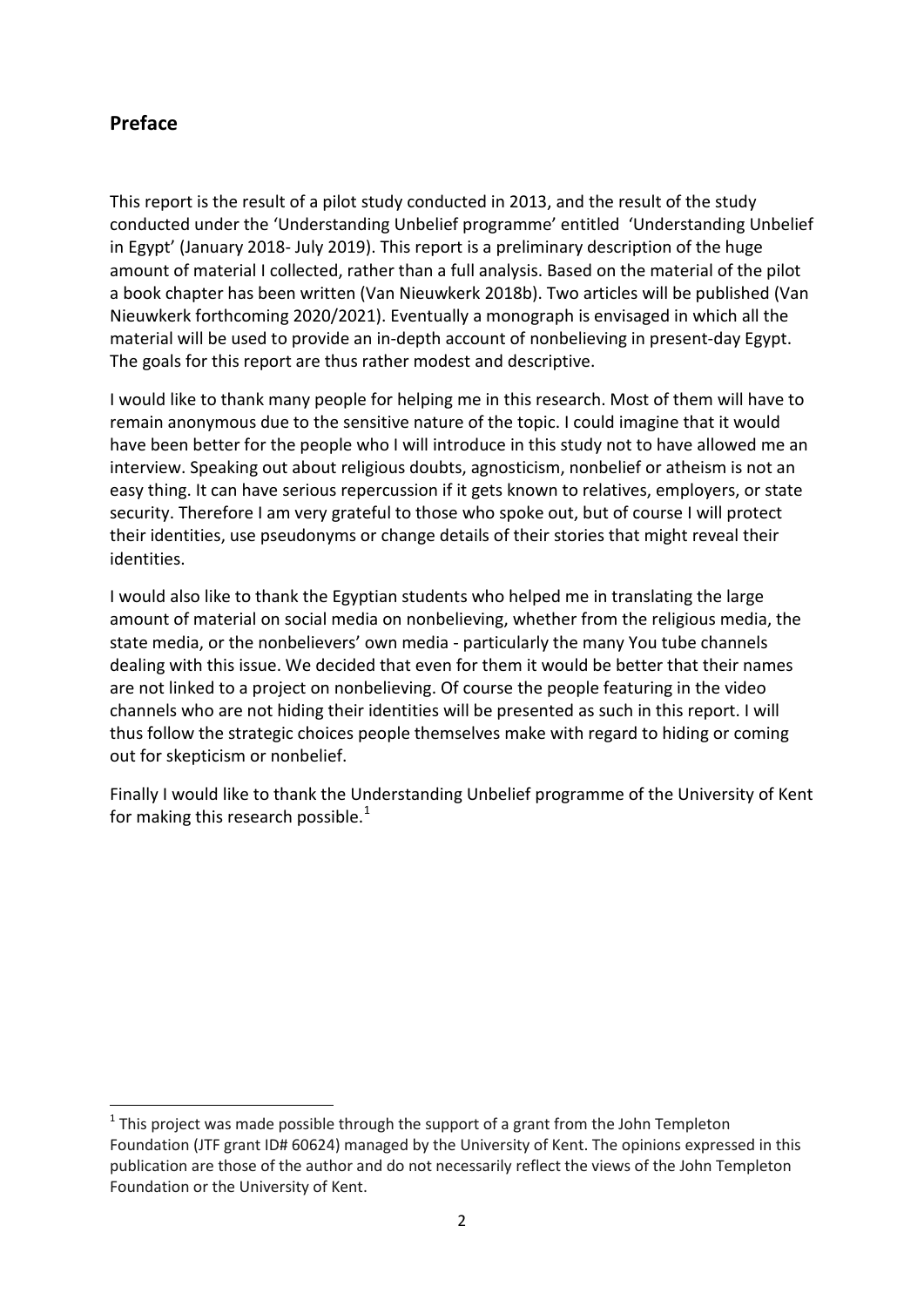### **Introduction**

Whereas the rapid rise of 'nones' in the West and movements like 'New Atheism' have received insufficient scholarly attention, this holds even more for similar developments in the Middle East. While atheism, unbelief, agnosticism and related terminology suffer from negative connotations (Zuckerman 2009), even in the field of sociology of religion (Cragun and Hammer 2011), the Arabic equivalence, such as *kufr* (unbelief), *ilhad* (atheism), *ridah* /*irtidad* (apostasy), *la idriyya* (agnosticism) not only evoke strong condemnation but can have severe social and legal consequences and even be punishable by death (Peters and De Vries 1976-1977; Berger 2003; O'Sullivan 2003; Olsson 2008; Adang, Ansari, Fierro and Schmidtke 2016).

Processes of secularization also gained an important, albeit severely contested, foothold in the Middle East. However, especially since the Islamic Revival of the 1970s, the public sphere has largely become ruled by religious-moral norms. Nonbelievers are perceived as a threat to public moral order. For that reason unbelief appears to be a matter of state security.

This religious-political context affects the nature of unbelief in the Middle East. It is not only difficult to 'come out of the closet,' it also produces different connections between believing and belonging. Many nonbelievers will still try to 'pass' as Muslim and to belong to the religious moral communities of which they are part (Cottee 2015, 2018; Enstedt 2018). They try to belong without believing.

Yet against all odds, a growing number of nonbelievers do speak out. Nonbelieving even appears to be a growing trend and certainly is a cause of great concern for political and religious leaders in the Middle East. This growing visibility and/or audibility of nonbelievers' voices in the public realm are a striking development.

This relatively new development in the Middle East, however, has hardly received scholarly attention (exceptions are Schielke 2012, 2013; Whitaker 2015; Sidlo 2016; Pauha & Aghaee 2018). This lack of attention can not only be related to the general lack of attention for the study of nonbelief and atheism, but also to perceptions on Islam as a solid, inerasable personal and political force. The study of Muslim societies suffers from an overemphasis on religion as the most important factor in the lives of Muslims (Bowen 2012). The study on nonbelief can redress this over-determined view. Studying nonbelief will greatly nuance our understanding of the force and influence of religion in the Middle East.

This research focuses on Egypt because nonbelieving is at the moment a very sensitive issue and widely discussed in the media. Since the 2011-revolution and particularly after the ousting of President Morsi in 2013, the media has claimed there is a tremendous increase in the amount of nonbelievers and atheists. This 'problem' is purportedly caused by a rigid understanding of religion as has been enforced by the Muslim Brothers. This would have caused young people to despise religion and set them off on a journey towards doubt and disbelief. Whereas we have to be cautious to uncritically reproduce this media frame, it is a highly interesting contestation that enables us to examine the importance and nature of unbelief.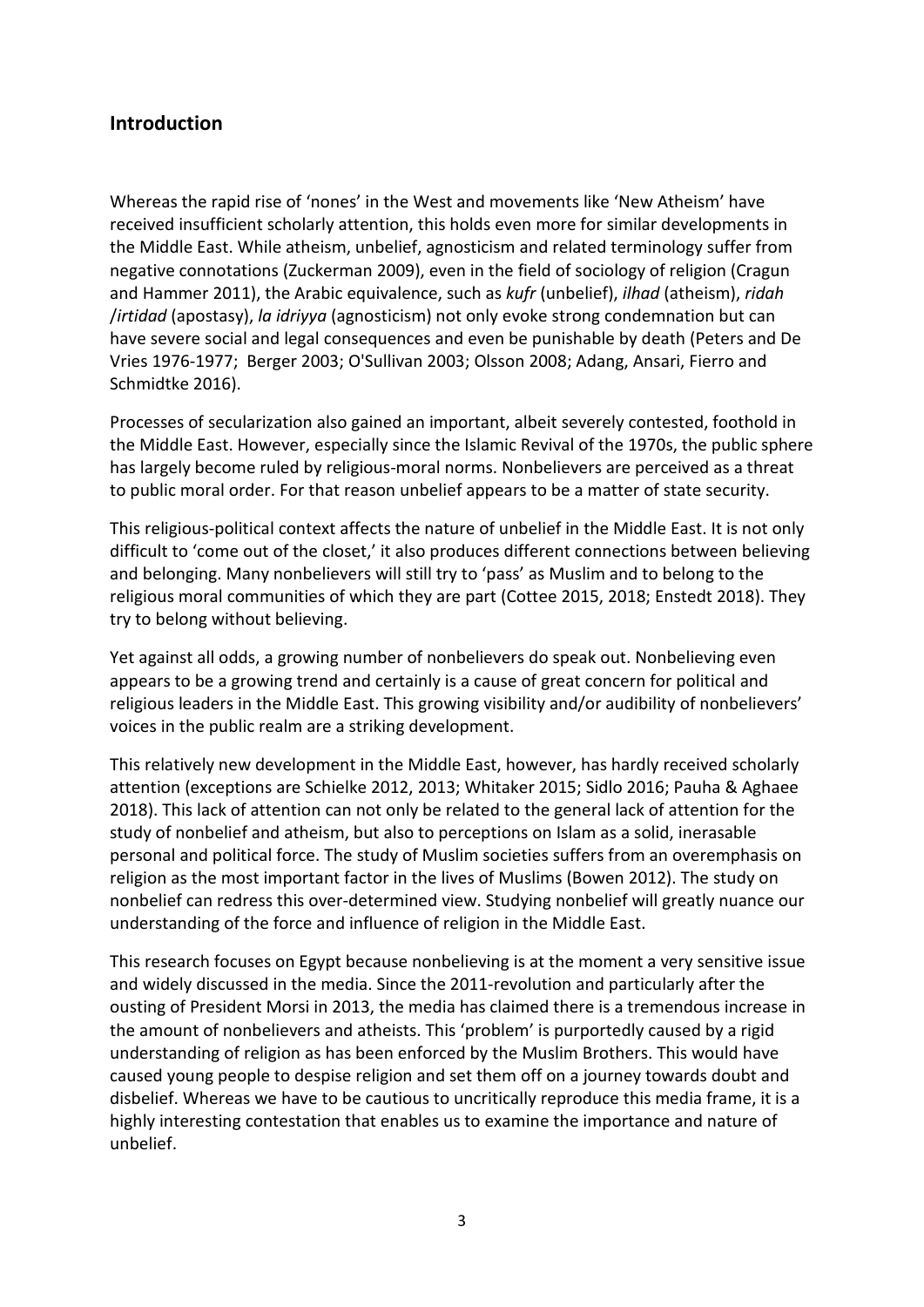The powerful intertwinement of religion, politics and morality makes nonbelieving an extremely sensitive issue in Egypt. Statistics are therefore difficult to get or to assess for their reliability. Several outspoken atheists were persecuted and fled the country. Others who stayed in Egypt are regularly harassed, particularly if they go public. Being nonpracticing or even a private nonbeliever is not necessarily a (security) problem, but coming out as such in public is highly controversial. For that reason the available estimations are part of ongoing political contestations (Van Nieuwkerk 2018b). However, a recent survey - on many different topics - from Arab Barometer, published by the BBC, indicates that since 2013, the number of Egyptians, particularly under age 30, identifying as "not religious" has risen from approximately 3% to [1](#page-33-0)1%. $^{1}$ 

Yet, despite the lack of clarity with regard to absolute numbers, there is a noticeably increase in young Egyptians coming out for nonbelieving and publicly testifying they have left the faith. Recently there have emerged several You Tube channels run by Egyptian atheists (e.g. Black Ducks, and Free Mind), and Facebook pages on nonbelieving, agnosticism and atheism (e.g. Egyptians without religion, and Agnostics in Egypt). In addition there is a campaign 'say it out loud' encouraging people to come 'out of the closet.' This new trend is visible among Muslims as well as Coptic Christians and involves men as well as women. Some of them testify anonymously on social media, others do so openly. Some identify as activist atheists, others as agnostics. Some go through a phase of religious doubts, others are religiously indifferent. It is important to analyse these various forms and expressions of nonbelief.

Particularly for women, moving out of Islam is a contentious issue and systematically related to moral laxity. All nonbelievers are accused of immorality, however, the burden of this accusation weighs more heavily on women. Whereas for all nonbelievers leaving the community of faith is a painful experience, due to the minority status and involvement of the Coptic Church in everyday life activities of their followers, the impact on ex-Copts can be particularly acute. Accordingly, the different impact and hold of belief systems and institutions on people vary according to gender and religious or ethnic identity. These variations and the interconnection of previous religious experiences and the nature of current unbelief is a central focus of this project.

These experiences inform not only the nature and expression of nonbelief but also the subsequent development of alternative outlooks on life and related sensibilities. Leaving Islam is not only a cognitive process but also involves bodily acts, such as removing the veil, ceasing to fast, or changing dietary habits, although several nonbelievers continue to embody parts of religion in order to 'pass' as a Muslim. The developments of alternative outlooks and its ambiguous embodiment will be another focus of this project.

In order to study the nature and variety of unbelief in Egypt, it is important to examine the highly politicized media framing in both state and religious media. This will influence the selfdefinitions of nonbelievers, atheists, and agnostics. Particularly the framing on immorality is strong and many nonbelievers mention that the moment they exposed themselves they were confronted with the question "do you now sleep with your mother and your sister?" The study analyses the media frames and particularly focuses on nonbelievers' own understandings of unbelief and the ensuing understanding of morality.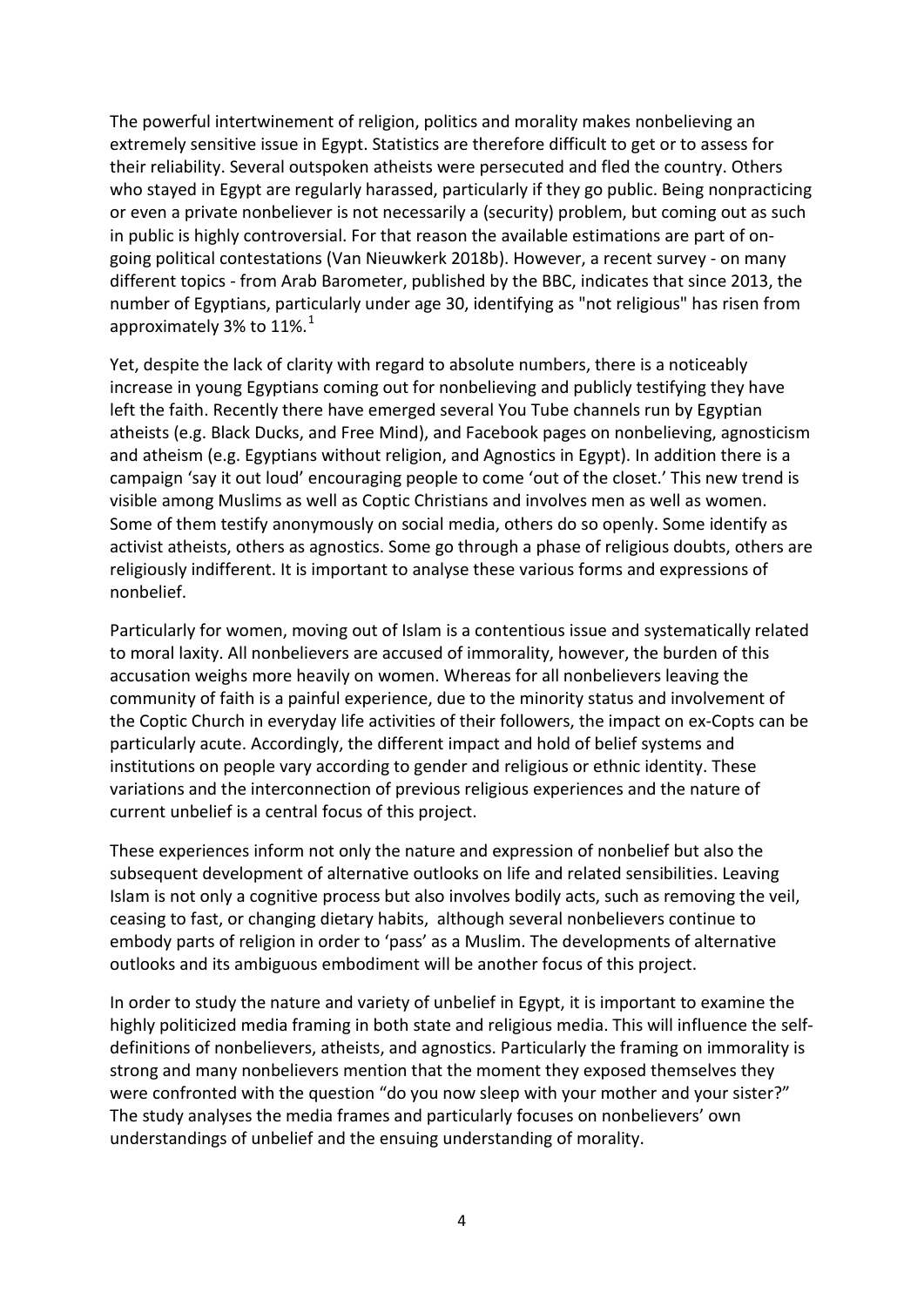### **Research questions, methodology, and sources**

This study therefore examines the following questions:

- How is unbelief perceived, defined, and debated in Egypt by diverse political and religious actors? Which terms are used to label different forms of unbelief?
- How do male and female ex-Copts and ex-Muslims define and experience religious doubt and unbelief?
- In how far do they reveal or conceal their nonbelieving and doubts and how does this affect their feelings of belonging?
- What are the characteristics of different forms of unbelief? What is the content of their arguments? What kind of God/religion do they leave behind?
- In how far do they develop alternative understandings of belief and a new outlook on life and morality? How do they embody these new convictions and ensuing sensibilities?

The theoretical approach of this study is informed by the anthropology of religion, the secular, and religious doubts (Asad 2003; Mahmood 2009; Hirschkind 2010; Schielke and Debevec 2012; Pelkmans 2013) and the on-going character of religious transformation processes. This is captured in the notion of 'moving,' in this case moving out of Islam and Christianity in Egypt. Moving out of religion is a dynamic but also ambiguous process that has no specific ending. The concept of moving emphasises the dynamism and potentially never ending character of transformation processes regarding belief, worldview and in that sense also of unbelief. It also opens up space to reverse the attention from religion as a system defining people's behaviour to the idea that it is people who make sense of and move from, to, between and out of religious positions and worldviews. This process takes place at the level of ideas but also, and particularly, at the level of everyday practices in which ideas, morality, and sensibilities are embodied and acted out (Van Nieuwkerk 2018a). Instead of, or next to, 'the grand schemes,' (Schielke and Debevec 2012) it is particularly in everyday life that complex, ambiguous, and contradictory attitudes towards (lack of) faith are experienced and lived (McGuire 2008). The study thus aims to develop an approach of 'lived nonbelief' (see also Lee 2015). Schielke and Debevec (2012) have criticized the anthropology of Islam for putting too much emphasis on Islam. Yet, not only belief but also nonbelief can differ in its degree of salience in people's lives. Approaches to nonbelief should neither consider this necessarily as a stable destination nor treat it as the most salient aspect of nonbelievers' identities. It is particularly the various forms and varieties of experiences that we need to grasp.

For that reason, in terms of research methods, this study uses a comparative, intersectional approach and studies men and women as well as Muslims and Copts in Egypt. It combines fieldwork and face-to-face interviews and a study of the agnostics' and nonbelievers' social media, particularly You Tube channels and online testimonials, as well as the way nonbelievers are represented in state and religious media.

I already started fieldwork in Egypt in 2013, and in addition to studying some of the state and religious media sources, I interviewed 12 agnostics or nonbelievers (men (9), women (3), Muslims (9) and Copts (3)) in addition to some interviews with general observers (see van Nieuwkerk 2018b). In 2017-2018, I conducted an additional amount of 35 interviews both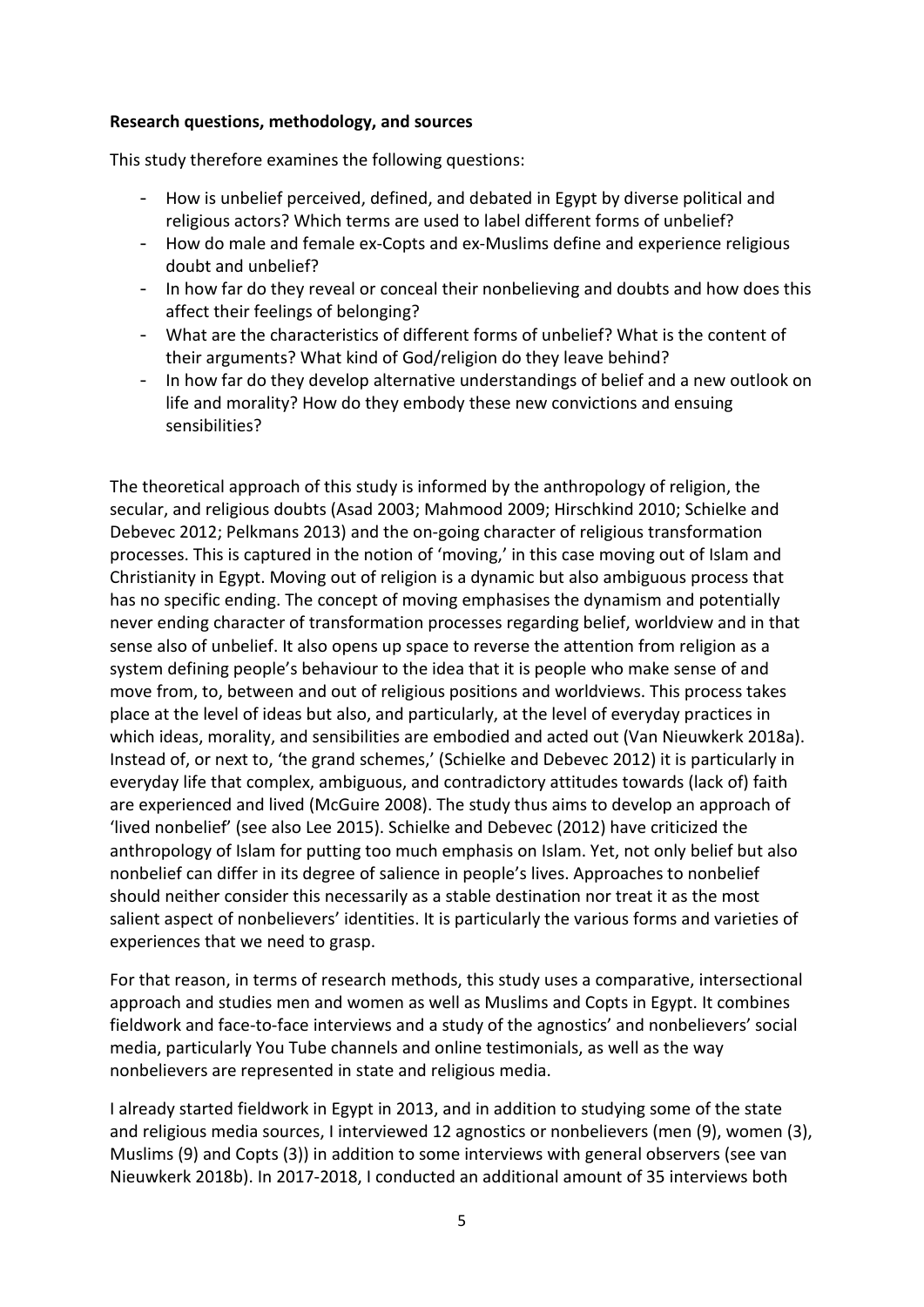with nonbelievers as well as people who could shed light on the social issue of nonbelief from their professional background (journalists, psychiatrist, religious scholars etc.). Also some informal talks have taken place at the meetings of the Secularist Society in Cairo. This research report is accordingly based on a total of 11 interviews with Coptic sceptics and nonbelievers (6 male and 5 female); 26 from a Muslim background (16 male and 10 female); and 13 interviews with various people: activist (1); Sufi inspired youth (3); general observers (6); Azhar scholars (2) and a Coptic priest (1).

As is to be expected with such a sensitive topic, coming in touch and being granted an interview with nonbelievers was not easy. My first contact was made by posting on a Facebook group of Egyptian agnostics. The moderator responded and we made an appointment in the lobby of a Western hotel. Through acquaintances I met some young Coptic sceptics and nonbelievers who brought me into contact with other individuals. I basically used the snowball technique to broaden my network. Meeting people through friends of friends of friend was essential to have the trust of people to meet me. Usually I met in an open public space like western style coffee shops or gardens, sometimes in the privacy of their homes, and one interview even took place in the safety of a long car drive. Most of the interviews were conducted in English, a minority in Arabic or switching languages e.g. when the waiters came with the order. Coming into contact with women willing to share their story was even more difficult but I was lucky to being introduced to a group of female friends who dared to speak out. Although I am happy with the number of people I have been able to talk to, I obviously cannot claim they are a representative sample. Claiming such a thing with a group whose number and profile is unknown, would be impossible.

My interlocutors were all informed about my research project, institutional affiliation, and my intention to publish about the topic. They gave their consent to use their information and life stories, but of course in a completely anonymised way. Accordingly, several details are changed to guarantee their anonymity. One person asked me later on not to use his story as he was afraid that his identity might be revealed due to the fact that he had also published about (part of) his trajectory using his own name. This request will of course be honoured and his trajectory will only figure in a very general way. Yet it again points to the sensitive nature of this topic and possible dangers involved in case they are exposed.

In addition to fieldwork, I tapped into the rich online materials available. The online nonbelievers more often - but not always - reveal their identity and I will follow their method of hiding or revealing. I made an inventory of the available You Tube channels (such as the Black Ducks, Arab Broadcasting, Free Mind), individual channels of Egyptian atheists (e.g. Isma`il Muhammad, Ahmed Harqan, Masri Mulhid, Sherif Gaber), some of whom have left the country and work from the diaspora (e.g. Alber Saber, Masri Mulhid, `Ali `Ali, George Paul, Hamed `Abdel Samad). I also examined the state and religious media (e.g. `Amr Khalid, Habib `Ali al-Jifri, Mo`ezz Mas`ud and Father Dawud) dealing with unbelief, including talk shows featuring prominent activist atheists in dialogue with Coptic priests and Muslim sheiks.

Transcribing and translating this highly relevant and rich material is very time consuming. I made a selection of the most relevant sources and worked with a team of local research assistants to translate these sources into English. Some of them were able to use subtitle programs, others translated it in a word file. Some of them did not make a literal translation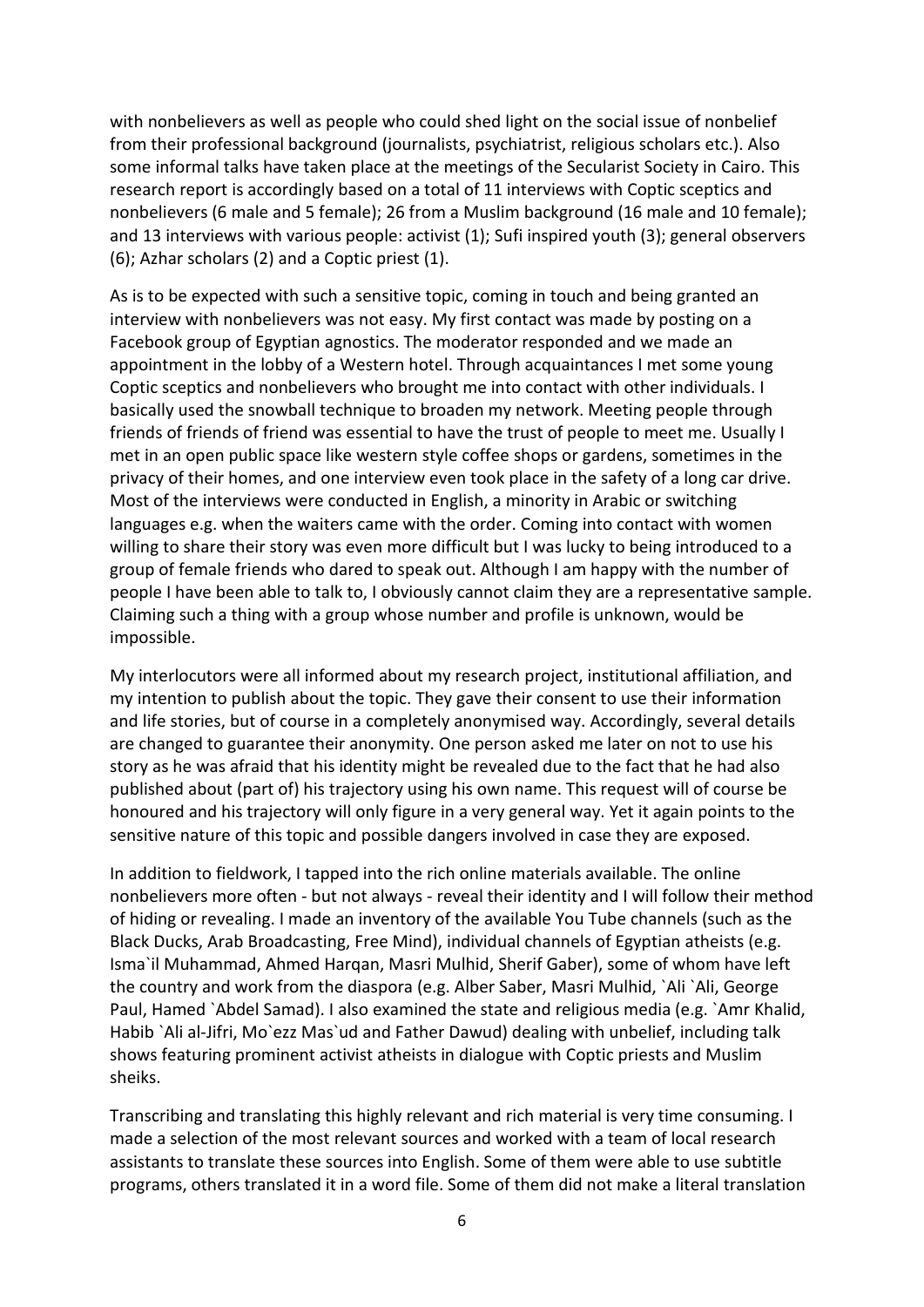but rather summarized the main points from a discussion. So the level of detail of the translation might differ. We did not manage to translate all the material I initially selected. So I also worked on some programmes myself without making a full translation due to lack of time. I also included some English subtitled You Tube channels from nonbelievers of an Egyptian background (Sherif Gaber, `Ali `Ali, and Hamid `Abdel Samad).Below I will describe the most important sources.

From the state media I selected some 'scholarly' debates about Islam and atheism (5 episodes). They mainly go about the existence of God, the evolution theory, Big Bang, creative design, and other explanations about the origin of the universe disproving the nonexistence of God. In addition, I selected a few more 'sensational' talk shows featuring nonbelievers, sometimes with guests refuting their ideas (8 programmes). These talk shows quite often end in shouting and the guest beings ordered to leave the studio. Although the anchor invites them because they are atheists and because it is a hot topic, the hosts do not want to provide nonbelievers with a platform for spreading their views. Quite often an official from a religious centre of learning – like al-Azhar or the Coptic Church - or a psychiatrist is invited to explain the 'wrong' and 'unbalanced' ideas of 'these misguided youngsters.'

With regard to religious sources, I analysed the Ramadan series Lahzit Sukun / Moment of Tranquillity (30 episodes) of Habib `Ali al-Jifri, a Yemeni preacher and scholar who is highly popular.<sup>[2](#page-33-1)</sup> The series is located in a studio setting where the host interviews Habib `Ali based on reports in which atheists express their views and questions. There is no direct interaction between nonbelievers and the preacher. They feature in compilations and reports while the host reiterates their main points and invites the preacher to address them. He does so in a quiet and friendly way. This forms a huge contrast with the media shows ending in anger and shouting. Famous lay preacher `Amr Khalid also made a Ramadan series in 2015 dedicating 4 episodes to the topic of atheism.<sup>[3](#page-33-2)</sup> He particularly addresses young people and their parents concerning questions about the existence of God and the 'wrong' information by atheists expressed on social media. His aim is to make the youth resilient against this atheist rationale and to support parents in properly dealing with religious doubts of their children. It is an emotional pious appeal rather than dealing with atheism in a logical and rational debate style. I also looked at popular lay preacher Mo`ez Mas`ud (a lengthy TV interview and a few episodes of 'Steps of Satan') in which a more artistic approach is used. Particularly the song 'Ya Rehla' is interesting for advocating the quest for knowledge and doubts as an important aspect of the journey towards truth instead of a danger to faith. Finally, I examined 34 episodes of the well-liked and respected Coptic priest Father Dawud Lama`i, who made a programme 'A question puzzling me' on questions around atheism and God's existence in 2013 and 201[4](#page-33-3).<sup>4</sup> This is a more classical, religious setting with the priest sitting behind his desk, with religious symbolism and more a one directional way of giving explanation about religious themes like why evil or violence exists.

There are a lot of social media sources from nonbelievers, many more than I have studied. I could not include all sources on unbelief since it had become in the meanwhile a very extensive source. I limited myself to channels moderated by Egyptians, both from a Coptic and Muslims background and not from other Arab countries who also occasionally host Egyptian nonbelievers, like the Arab Atheist Broadcast. I also chose those who mainly cater to an Egyptian or Arab audience by producing their videos mainly in Arabic and are less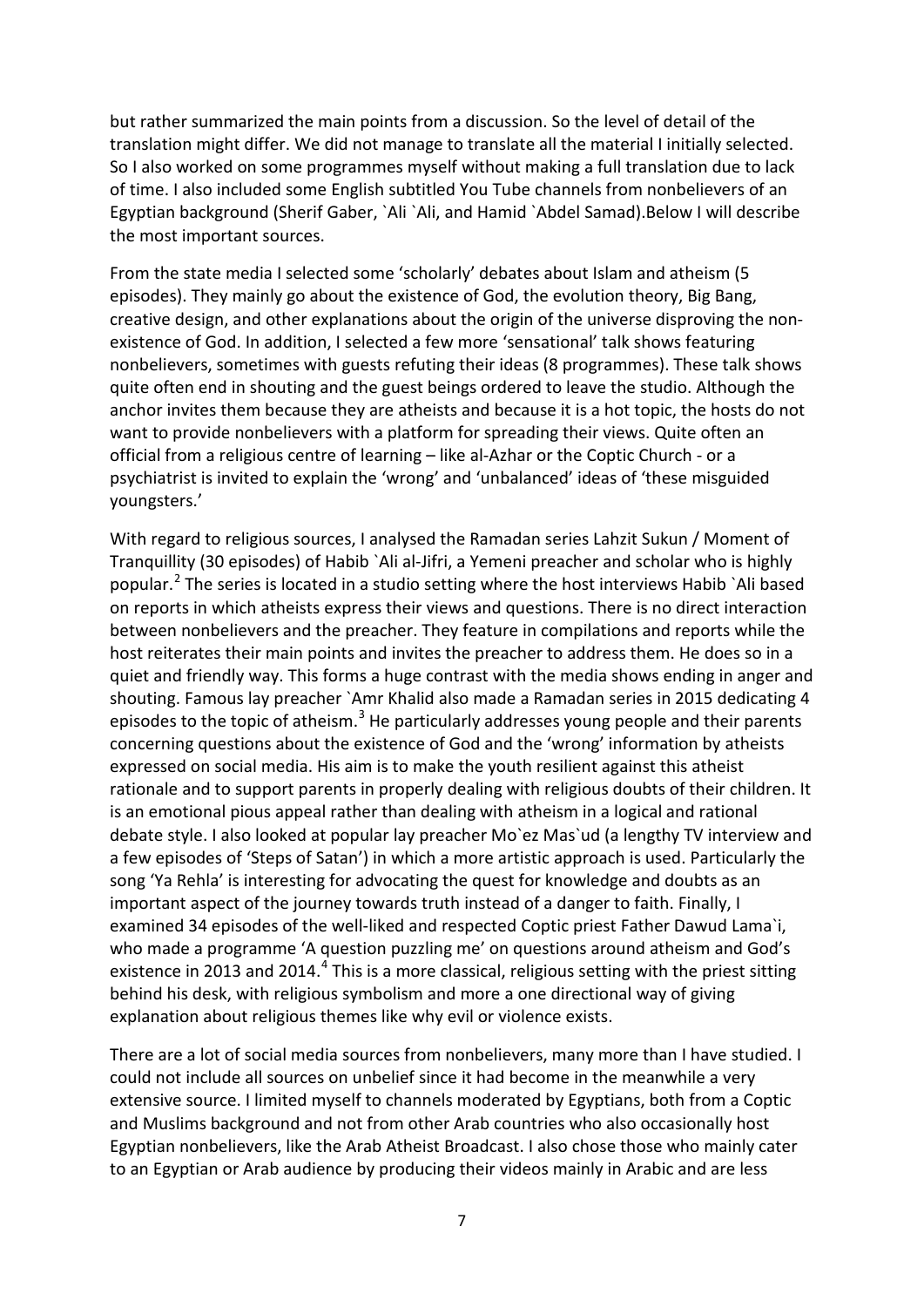targeting Western audiences. Sometimes they are taken offline due to complaints and later on started again as happened several times to the channel of Masri Mulhid. This occasionally meant the loss of episodes and sometimes they called upon their followers to upload them again if they have saved them on their computers. So it is a volatile online world. Some like, Masri Pharaon, only made a few episodes and then stopped (I analysed 6 episodes), others are very productive and continued for a long time like Black Ducks /*al-Batt al-Iswid*. From some of the sources I only selected a few episodes dealing with Egyptian nonbelievers (Free Mind (3 episodes) and *al-Gahr bi-Ilhad* / Declaring atheist (2 episodes)

My main source is The Black Ducks, which has a similar meaning to black sheep in English.<sup>[5](#page-34-0)</sup> It is moderated by Isma`il Muhammad. Isma`il Muhammad was influenced by one of the first cases of arresting young people for nonbelieving, the case of former Coptic Alber Saber. This made him reflect on and study about Islam and human rights, leading him eventually to leave religion and to become an activist for free speech. The main aim of the Black Ducks is to provide a platform for expressing opinions of nonbelievers, freethinkers, atheist, agnostics, or holding a different worldview that is not accepted by main stream media. In addition they want to show that their voices are not marginal, on the contrary, they are many. Black Ducks' host Isma`il Muhammad started in August 2013 and uploaded 312 at the time of writing (March 2019).

Isma`il Muhammad interviews his guests, mainly nonbelievers and secularists from all over the Arab world from both a Christian and Muslim background, about their reasons for nonbelieving, freedom of speech, human rights issues, position of women, science, evolution, logic, religious myth and superstition, as well as gender, sexuality, homosexuality and civil marriage. The topics also deal with current political events related to religion, ISIS, Charley Hebdo, the burning of the Jordanian pilot, or comments on Egyptian media dealing with atheism. But mostly he interviews nonbelievers and freethinkers on their views and journeys in which several of the above themes are intertwined.

I analysed 60 episodes, sometimes hosting the same guest. I chose the episodes with Egyptian nonbelievers, male (41) and female (19) from a Coptic (15) and a Muslim (45) background. Some of them are now living abroad. Several are visible, mainly those living in the West, other are wearing a mask, or are only audible but not visible. The variety of voices expressed in the various episodes of the Black Ducks is my main source of information for the atheist media. Isma`il Muhammad usually started with questions about the motives, reason and trajectories of the nonbelievers, thus providing rich material for this study.

Like Isma`il, Ahmad Harqan works from Egypt. They made several episodes together but Ahmad Hargan also opened his own channel.<sup>[6](#page-34-1)</sup> Ahmad Hargan is a former Salafi who was destined to become a preacher. He studied in Saudi Arabia and is well versed in Qur'an and hadith. When confronted with 'inconsistencies' in his study of the sources, he finally decided the Qur'an cannot be divine. He finally lost faith and became outspoken against religion. He made some episodes explaining religious views on topics like the 'Story of God' and 'Religion and Morality'. Later he started *Hiwar Maftuh*/ Open talk. This takes the form of a lengthy discussion group in which several guests from Egypt and elsewhere participate on a topic of mutual concern like: the label "Extremist Atheist", "Thinking about Returning" and "Islamophobia" (I selected 5 episodes). In his episodes his religious/Salafi background and knowledge of Qur'an and Hadith is clearly recognizable. His style is less focussed on personal stories but particularly aiming at refutation of religion based on religious sources.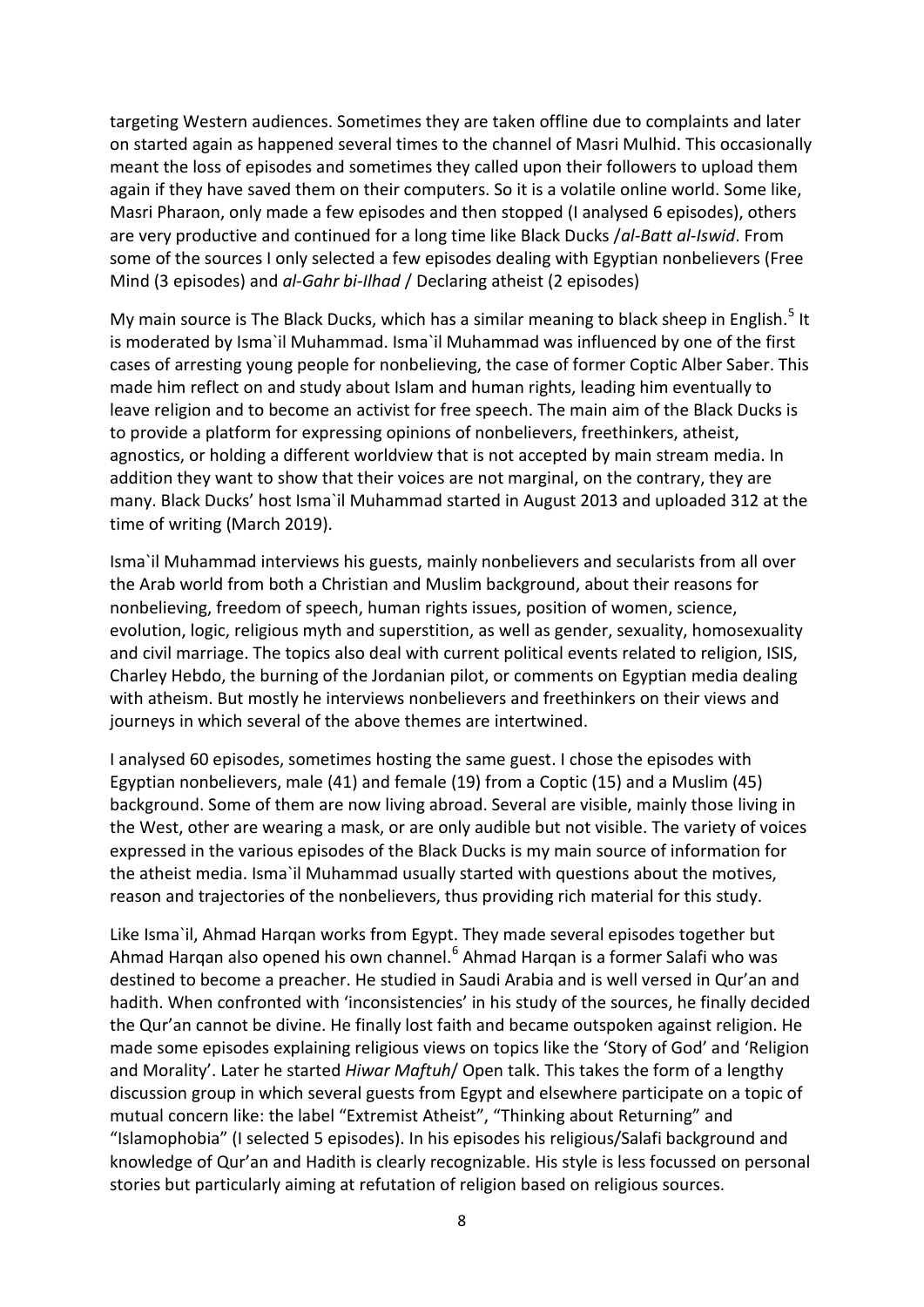In addition, I also analysed several episodes (27 in total) from the channel run by Masri Mulhid / The Egyptian Atheist, one of the first channels to open shortly after the revolution.<sup>[7](#page-34-2)</sup> After he shared videos of himself declaring that he does not believe in God, he started receiving harsh criticism. The situation escalated when he filmed himself tearing apart the Qur'an. Egyptian Islamic Satellite Channel ElHafez showed the video on air and the result was that the sheikhs in the studio declared it religiously correct to kill him. He is working from the States and uses a confrontational style. He was also invited as a guest in the Black Ducks show several times. From his own channel I particularly choose the series '*Limadha ana mulhid'* / Why I am an atheist (21 episodes). He identifies as anti-religion and tries to combat the 'destructive' effects of religion on society. He is disliked by many for his aggressive tone but he legitimizes his approach by saying that his cursing and sarcasm is a weapon needed to enlighten society: "It might be in a rough manner but I believe that to wake up someone in a coma, a punch to the face will be more effective than a gentle tap." He is a medical doctor and works from the USA.

Sherif Gaber has a totally different approach.<sup>[8](#page-34-3)</sup> He uses humour to make young people reflect on religious aspects he considers 'myths': particularly the 'scientific miracles' in the Qur'an such as the embryo 'myth'. Most of his episodes are subtitled in English (I analysed 21 episodes). He often makes sketches playing different characters himself, poking seemingly innocent questions at a 'mainstream' believer who tries to answer Sherif's questions in a recognizable but funny way. Sherif Gaber was expelled from university when he questioned his professor's information about homosexuality. He was accused of atheism, imprisoned and later set on bail. He went underground for several years while producing high quality video's but was recently charged again for blasphemy and arrested.

Hamid `Abdel Samad's series 'Box of Islam' also has English subtitles.<sup>[9](#page-34-4)</sup> He takes a more historical scholarly approach concerning the time and life of the Prophet and the development of the prophetic tradition. I watched several episodes but did not include them extensively because they have a specific more historical textual approach and do not deal with current political issues or debates.

From a Coptic background I chose Alber Saber and George Paul. Alber Saber was jailed and sought asylum in Switzerland. He produced videos from Switzerland and engaged in debates with believers (I analysed 12 episodes).<sup>[10](#page-34-5)</sup> George Paul is a medical doctor working in the USA. He is a frequent guest on other channels, such as the Black Ducks, and is active on Qanat al-Akhir / The Other Channel.<sup>[11](#page-34-6)</sup> I choose 17 episodes, particularly those dealing with a response to religious preachers' programs such as `Amr Khalid and Father Dawud Lama`i, refuting their representation and explanations of atheism.

I have collected a large amount of documents and sources dealing with various aspects of atheism and unbelief in present-day Egypt. I have used atlas-ti to systematically code all the documents. In this report I will only deal with the key issues of the Understanding Unbelief project, that is, the nature and variety of unbelief and how this is embodied and lived by male and female nonbelievers of a Muslim and Coptic background. Since these issues are closely intertwined with the political situation**,** I will provide an overview of the political context in order to make the recent discussions about nonbelieving in Egypt comprehensible.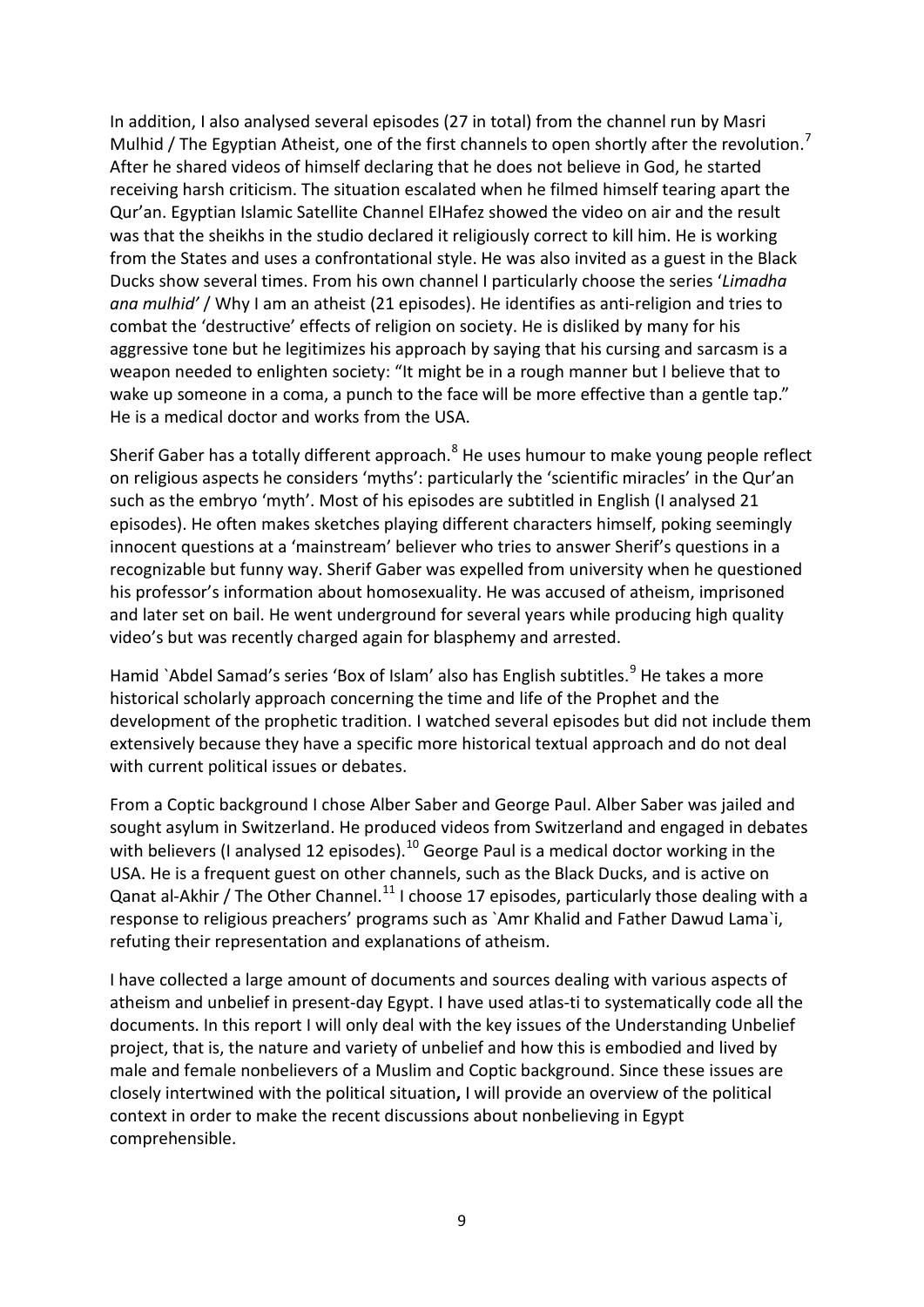# **Chapter 1 `The atheist Spring'?[12](#page-34-7)**

Atheism or scepticism - or accusations thereof - is not a recent phenomenon in the Muslim world. In his book 'Religious Freedom' (2005), al-Khatib provides a brief historical overview of prominent cases in the modern Middle East in which the freedom to change or leave religion was hotly debated. Starting with As`ad Shidyaq (1798-1830) a Levantian Catholic Maronite who converted to Protestantism and was killed during his confinement, the discussion on freedom of conscience was fanned. In the late  $19<sup>th</sup>$  century, scholars – like the Egyptian professor Shibli Shumayyil - supporting the new theory of evolution also sparked accusations of heresy and atheism. The modernist renewal movement of, amongst others, Taha Hussein and Muhammad Hussein Heikal, was a prominent case of accusations of apostasy by these enlightenment writers as well. Isma`il Mazhar, founder of al-Usur magazine in 1927, openly posed the issue of atheism for the first time in the Arab world (al-Khatib 2005: 17).

In 1930, Isma`il Adham wrote a famous essay with the title "Why I am an atheist." After reading Darwin's 'On the Origin of Species' he became a 'believer in evolution, science and logic'(2005: 267-268). Whereas Darwinism and natural science played a central role in Arabic debates in the late 19<sup>th</sup> century and the first half of the 20th century, the 'scientific atheism' of Marxism and communism was much more influential in its second half (Schielke 2012: 312). However, communists and socialists in most Muslim countries rarely promoted atheism in public. They usually argued that Islam, when properly implemented, is perfectly in accordance with socialism (Schielke 2013: 644). Many intellectuals in the 1950s and 1960s had a secular attitude and open or hidden stances of nonbelieving (Whitaker 2015).

Since the late 1970s, the Islamic Revival became a noticeable phenomenon in Egypt and elsewhere in the Muslim world. During this period the number of blasphemy cases increased, initiated both by conservative Islamists within the religious establishment and non-state actors, such as journalists, independent religious figures, academics, and members of parliament, who tried to attack secular intellectuals and artists. Farag Fuda, a secular intellectual, was murdered in 1992 after the Egyptian religious authorities decided that "everything he does is against Islam" (Mostyn 2002: 148). In 1994, the Nobel laureate Naguib Mahfouz was stabbed by two militant Islamists. In 1993, the famous scholar Nasr Abu Zayd was declared "heretic" and was forced into exile in 1996 because of the accusations of apostasy.

Whereas previously the media did not pay much attention to apostasy and nonbelieving because it appeared to concern incidental intellectuals or artists, since 2005 it became a large concern for society. Young people were increasingly engaged in debates on belief, secularism, and atheism, using blogs, discussion forum, and Paltalk.

Karim `Amer was the first blogger to be arrested in Egypt in 2005. He wrote a highly critical blog about Islam, particularly about the riots and attacks on Copts in the name of religion, for which he was arrested and jailed for 4 years in 2006. Alber Saber was sentenced to 3 years imprisonment in 2012. On 26 January 2013, he was released for an appeal session and left Egypt. These cases inspired other young atheists to open You Tube channels to inform the public about nonbelieving and secularism.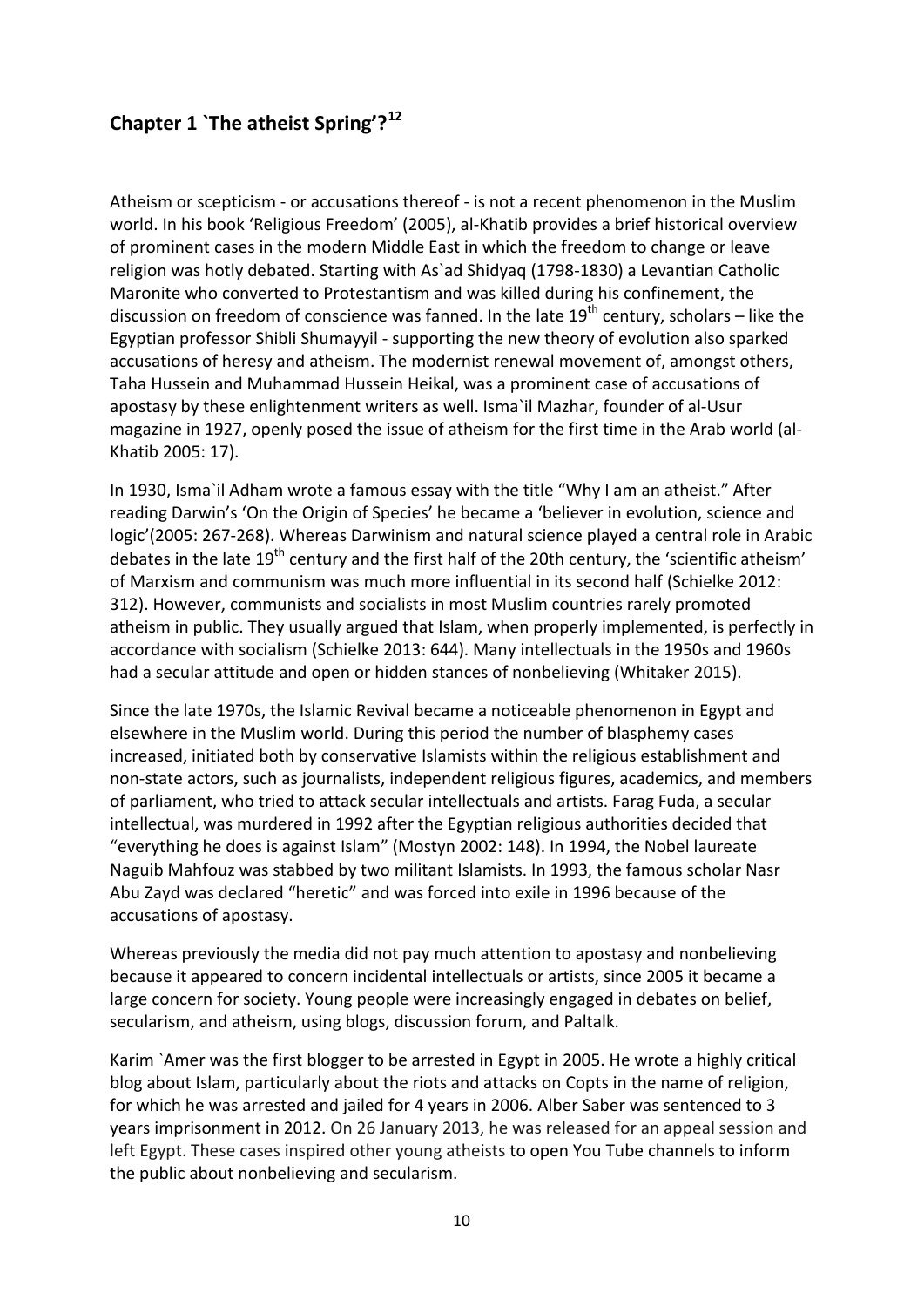Obviously internet provided many different ideas, among which those of vocal new atheists like Dawkins. Particularly his book "The God Delusion" but also videos by new atheists, translated into Arabic, were a source of information and inspiration about atheism. The emergent Arab and Egyptian nonbelievers' social media became increasingly important for young nonbelievers, not only as a source of information but also as an eye-opening experience that there were 'others out there' sharing one's doubts about God and religion.

Around the period of the revolution many You Tube channels, and Facebook pages opened and magazines were published discussing nonbelieving and atheism, such as the 'Arab Atheist Magazine', 'Arab Atheist Broadcasting', the 'Declare your Atheism Facebook page' and channels by individual nonbelievers, such as 'The Egyptian Atheist' and the 'Black Duck show'.

This proliferation of social media on nonbelieving resulted in a high-pitched debate within state media and among religious officials about this alarming and threatening phenomenon. Speculations about the number of atheists abounded. Religious sources such as the main authority of Islam, the Azhar, reported that Egypt counted exactly 866 atheists out of a population of 87 million. However, former Grand Mufti, `Ali Goma', said that a study was conducted by the Azhar among 6000 youth and 12.5% of them turned out to be atheists. He managed to have 10% of them revert back to Islam. Sheikh Turki, responsible for the Azhar campaign to fight atheism, estimated them at a few thousands, yet he feared nonbelief would spread like an epidemic thus explaining the need for a campaign. However, another sheikh in a media programme estimated atheism at 3.700.000, particularly due to people's anger at the Muslim Brotherhood rule.

It is difficult to estimate the number of nonbelievers because it is too dangerous for most to 'come out of the closet'. As George, a young nonbeliever from a Coptic background, expressed: "Most Egyptians lead secret lives – whether sexually or religiously. I have no doubt that there are far more atheists than would be publicly counted. And those very atheists would express adamant religious belief in public even though they might be secretly atheists. This is not an environment that would allow expression in any way" (Interview  $8<sup>th</sup>$ of February 2015). So, who are these outspoken or hidden atheists? Why do they leave Islam and why do some choose to speak out despite the danger involved?

#### **The revolution, the Muslim Brotherhood, and the 'Atheist Spring' in Egypt**

For the young people involved in the revolution, political values such as freedom of expression, democracy, freedom of thought and conscious, equality, and secularism were high on the agenda. They did not actively ask for the freedom of (no) religion but demanded the separation of state and religion and freedom of expression. Accordingly, for many activists, the freedom of (no) religion was part and parcel of their fight for the freedom of expression, democracy, and a secular state, irrespective of their personal beliefs. Adham, a young atheist from a Muslim background, told me about the importance of the concept of freedom for his experience of the revolution: "I started realizing that I am not the only one, there are other people like me. There are other people who believe in the same way I believe. They believe in freedom as a concept not in freedom as a religious concept. They believe in equality. They can disagree with you but still defend you" (Interview  $25<sup>th</sup>$  of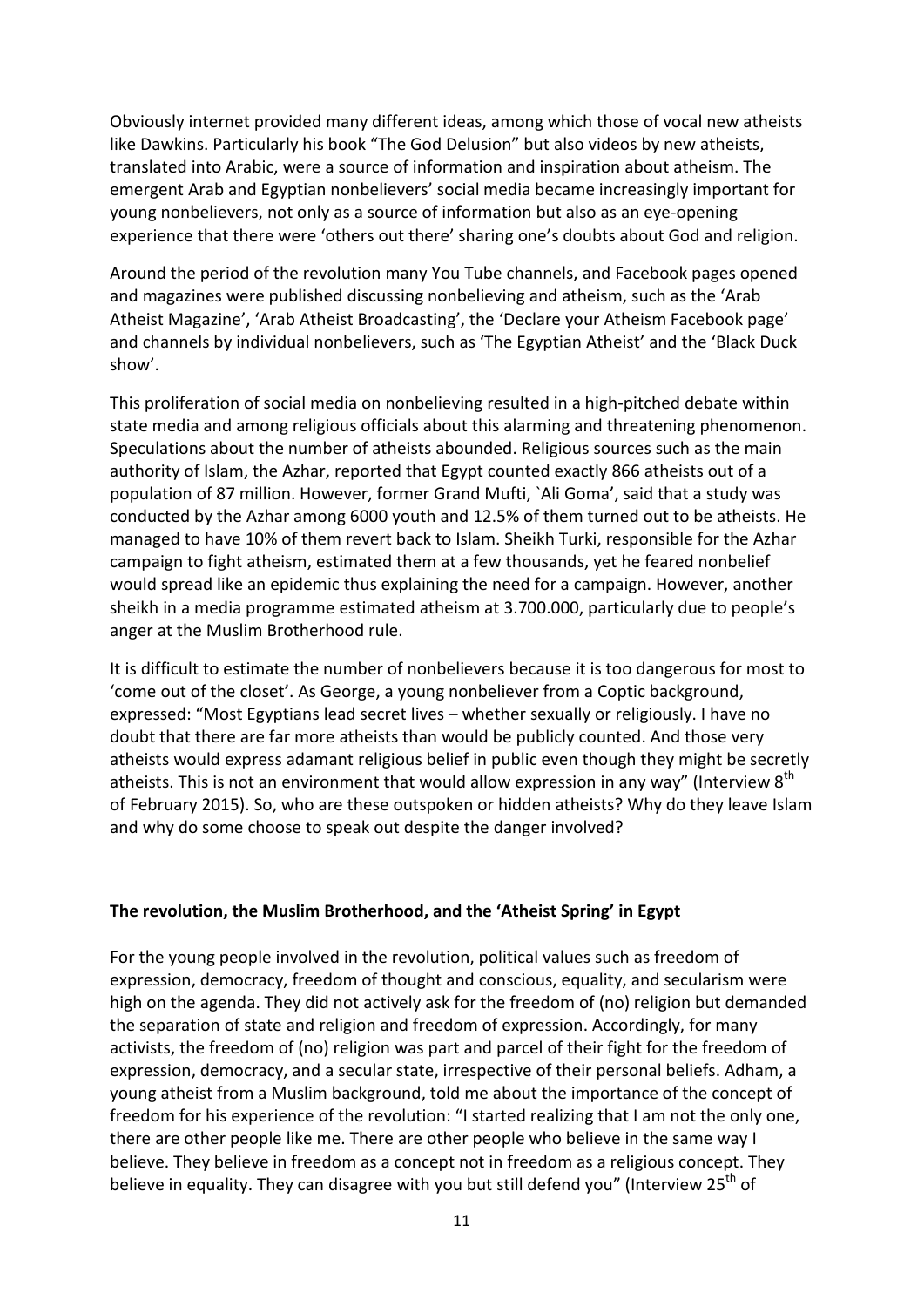October 2017). In addition, some of the most profiled revolutionaries were actually nonbelievers, although it was mostly after the revolution that people became aware of this. The fact that several of the revolutionary heroes were nonbelievers encouraged others to come out for their nonbelief.

For most of these young activists, whether believers or nonbelievers, religious authorities had lost their appeal because 'they had chosen the wrong side of the revolution' by supporting the regime. The failure of religious authorities, both the Islamic Azhar and the Coptic Church, to connect with the revolutionary forces in the initial stage of the revolution angered many young people and drove them away from religious institutions. Also popular preacher `Amr Khalid, who urged young people assembled on Tahrir square to return home, lost many of his young fans. In addition the political use of Islam and the ensuing power play during and after the revolution contaminated religious discourses and consequently alienated several young people from religion. The one-year rule by the Muslim Brotherhood also led to doubts about the credibility of Islam as a political system. The slogan of the Muslim Brotherhood "Islam is the solution" totally lost appeal for young revolutionaries. One of the atheists I met, told me:

"If you are advocating all the time 'Islam is the solution' and then you have the chance and you did not deliver anything. You actually were a disaster. So Islam is not the solution? … They tried to cover it up: this is not Islam blah blah blah. So what the fuck is Islam?! If Islam is not the Muslim Brotherhood, not the Salafis so who or what is Islam? The Azhar? It is infected with Muslim Brothers and Salafis as well! Is it Da`ish [IS]? Some people chose for this and went there. And some found out 'yeah better to have no religion actually'. I choose to be an atheist" (Interview  $14<sup>th</sup>$  of February 2015).

The revolution not only encouraged liberation by its political goals of, amongst others, freedom of speech and conscious but also by the sheer experience of being part of the historic moment of overthrowing the ruling power. It was felt as a huge empowering event and capacity that was not contained to the political sphere but transformed into a feeling of personal empowerment. Most of the young atheists I met were actively involved either directly on Tahrir square or following the revolutionary moments from a distance on social media. Not all women were allowed to participate and some were still young at the time, but all of them felt personally engaged. As Alber Saber, an activist atheist from a Christian background expressed: "Do you think someone who would take to the streets before the revolution and who chanted against Mubarak would be afraid to reveal his beliefs?"<sup>[13](#page-34-8)</sup>

Loosing fear for the ruling power and its repressive apparatus was an important empowering experience. It also enabled questioning different kind of authorities, as a young female atheist explained to me. Elham was not allowed to participate directly in the revolution by her parents for fear of being killed or raped, but she nevertheless experienced the huge empowering effect of overthrowing Hosni Mubarak:

"Any person under 30 and person born up to until 1981, any Egyptian, came to consciousness knowing that Hosni Mubarak is the president. He was a part of the hierarchy. 'Okay there is God, there is religion and there is Hosni.' And we could not change him, whatever happened. Being able not only to say no but to say no in these huge numbers and to actually throw him out of his position made people think that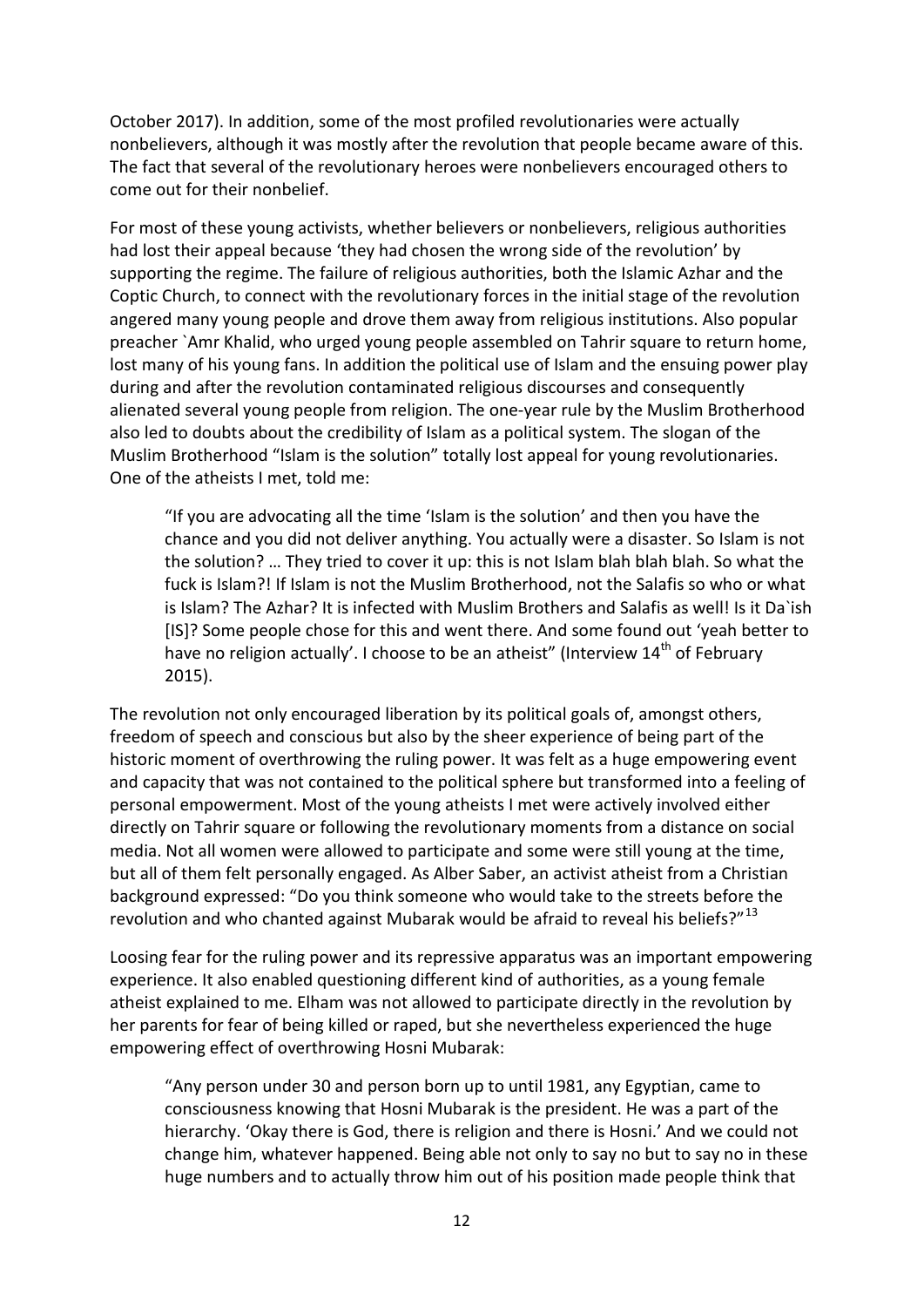..well.. if he can go, so any authority can go! What about the authority of God?"(Interview 29<sup>th</sup> of October 2017).

Ibtisam similarly explained how this feeling of empowerment during the revolution and the downfall of Mubarak spilled over into questioning religious authority:

"That is what I like about the revolution. It could be a collective experience and at the same time it is very personal. After the revolution I was still wearing the *hijab*. Then I started to question not just Islam, but the idea of God himself. I compared him to the president, to tyranny, God as tyrant himself. So somebody is in charge all the time; you are not free. Even of you think you are free. For me it started with this point" (Interview  $13<sup>th</sup>$  of February 2015).

Yet it did not stop by questioning state and religious authorities but reached the third pillar of authority in Egypt: parental authority or patriarchy. Ibtisam continued by saying: "Actually after the revolution, we start rethinking everything in our life, from politics, religion, what goes on your family, the relationship with your father to the ties with your friends. You start questioning everything."

Also Zahra, a female atheist, observed:

"The revolution made the people want to be free and I think religion makes you not free. Outside reading and stuff, people reject religion and God because they want to be free. I reject religion. We owe the revolution many things: There is a sexual revolution as well, not just the religion thing" (Interview  $30<sup>th</sup>$  of October 2017).

We can thus observe a clear relationship between the revolution and questioning authority. Conscious reflections on inherited practices and refusing to blindly follow authorities are part of the process unleashed by the revolution in Egypt. This impacted the three pillars of authority in Egypt: the state, religion and patriarchy (Van Nieuwkerk 2018b). Below we will unpack the contestations from the side of the authorities and the nonbelievers in the field of politics, religion and the family.

### **Contesting political and religious authorities**

Atheists entered the political field. They were active during the revolution as well as during the ousting of president Morsi. They also met with the committee of fifty, who wrote the new Egyptian constitution in 20[14](#page-34-9), asking for a complete "secularization of the state".<sup>14</sup> They campaigned for the removal of the prescribed category of religion from the ID card and also for a civil law instead of the religious family laws. They also certainly contest religious authorities and the idea of God. They perceive contradictions in the Qur'an, entertain doubts about the exemplary character of the prophet Muhammad, and point at scientific theories that totally contradict religious explanations. They criticize perceived injustice with regard to women, minorities, and nonbelievers within religion. Yet the way the Egyptian state - backed by religious authorities – combat atheism cannot totally be explained by these political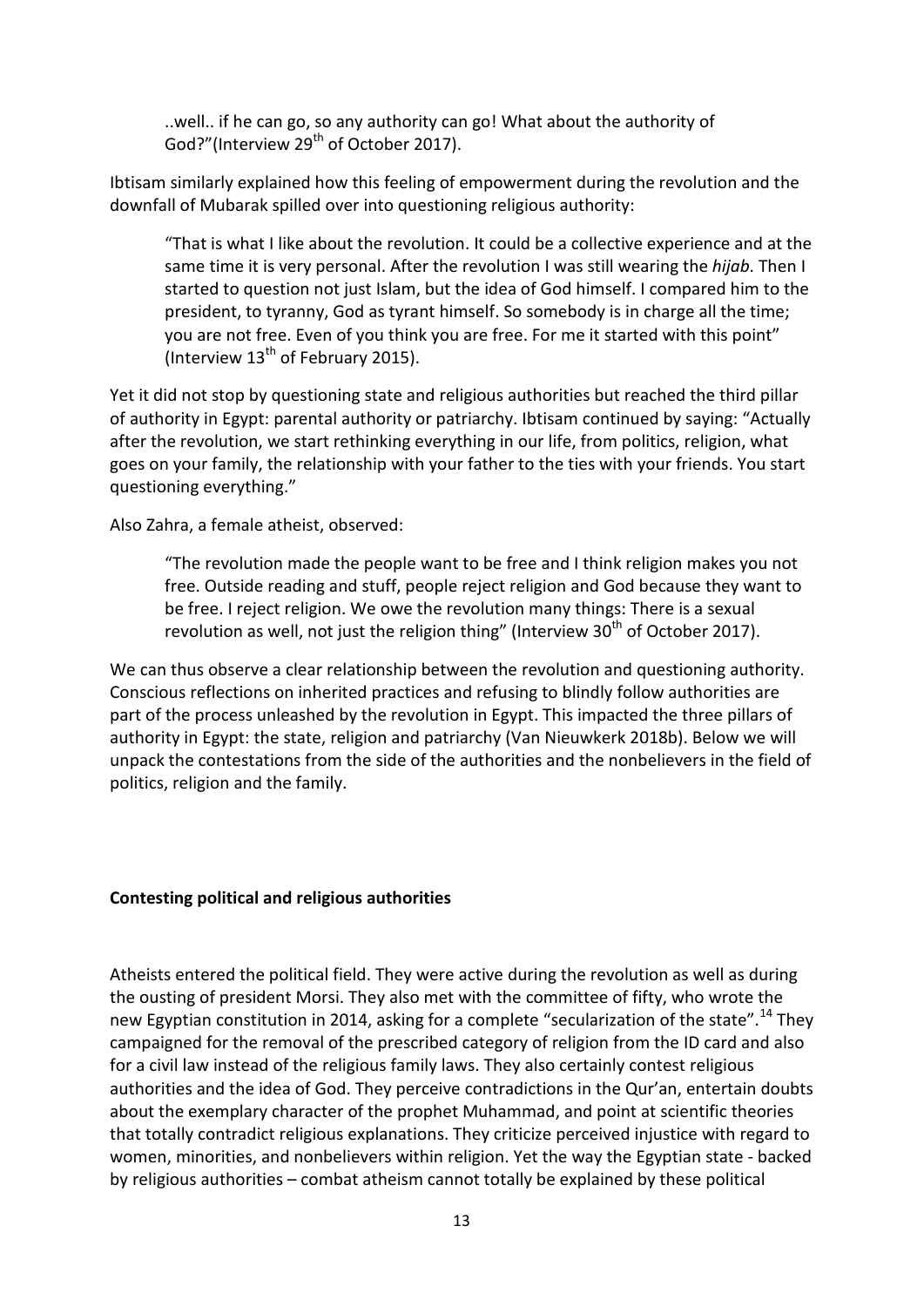divergences and contestations. Atheism appears to shake the very foundation of the Egyptian state.

Especially since the Islamic Revival of the 1970s, processes of secularization as analysed in the West, in which religion is relegated to the private sphere and secular principles inform the public realm, have almost been inversed in the Egyptian context (Krämer 2013). The public sphere is largely ruled by religious-moral norms, while 'freedom of religion' and 'freedom from religion' can only be practiced in the private sphere. For that reasons atheism is not only a religious problem, addressed by religious authorities through campaigns and guidance of the youth, but also a political threat that has to be dealt with by the state.

According to the penal code, there are three articles that can be used: Article 98 of the penal code stipulates that 'the contempt of heavenly religions' through written, oral or any other means that could lead to sectarianism is punishable by six months to five years in prison, and/or fines of LE500 to LE1000. According to Article 160, the desecration of religious symbols is punishable by imprisonment of up to five years, and/or fines of LE100 to LE500. Article 161 stipulates that mocking a religion or religious rite in public is a crime carrying the same penalties as Article 160. This law is not only used against nonbelievers but also against Christians and Shi`a believers who can be accused of blasphemy or defamation of Islam.

In December 2017, a new law was proposed that directly criminalizes atheism. The draft-law proposal came from a Member of Parliament. This draft-law has, until the time of writing, not been implemented. The motivation behind this proposal provides insight into the fear for atheism as an issue of the political order. Although the new constitution, ratified in early 2014, guarantees absolute religious freedom and freedom of thought, expression and opinion, we have seen how the blasphemy laws provide ample opportunity to prosecute nonbelievers. Why is there a need for a new law directly criminalizing atheism? In order to understand the rational for the proposed outlawing of atheism it is important to briefly investigate the entanglement of religion and politics within the Egyptian state.

Ex-president Morsi was asked during the Egyptian presidential elections campaign, aired on Al-Nahar TV in 2012, what his position was on religious conversion and freedom of worship. He answered:

"With regard to the first question, about religious conversion, the well-founded principle in Islamic law is that there is no coercion in religion. This means that one must not be forced to believe in a particular religion. It is between me and my Lord. It is between the Egyptian citizen and his Lord. If he wants to change his belief, he is completely free to do so. There is a common misconception with regard to apostates and their punishment by death. This needs to be clarified. As long as the apostate keeps it to himself, rather than proclaiming it in public, thus becoming a danger to society, he should not be punished in accordance with the Islamic punishment for apostasy. However, someone who proclaims his apostasy in public, and calls for others to follow suit, is a danger to society, according to its norms, beliefs, laws, and constitution. If somebody acts in a corrupt and erroneous way in his own home, nobody has the religious or legal right to knock on his door, and ask what he is doing. But once his home turns into a den of iniquity, which threatens society, the law and the *shari'a* [Islamic law] intervene".<sup>[15](#page-34-10)</sup>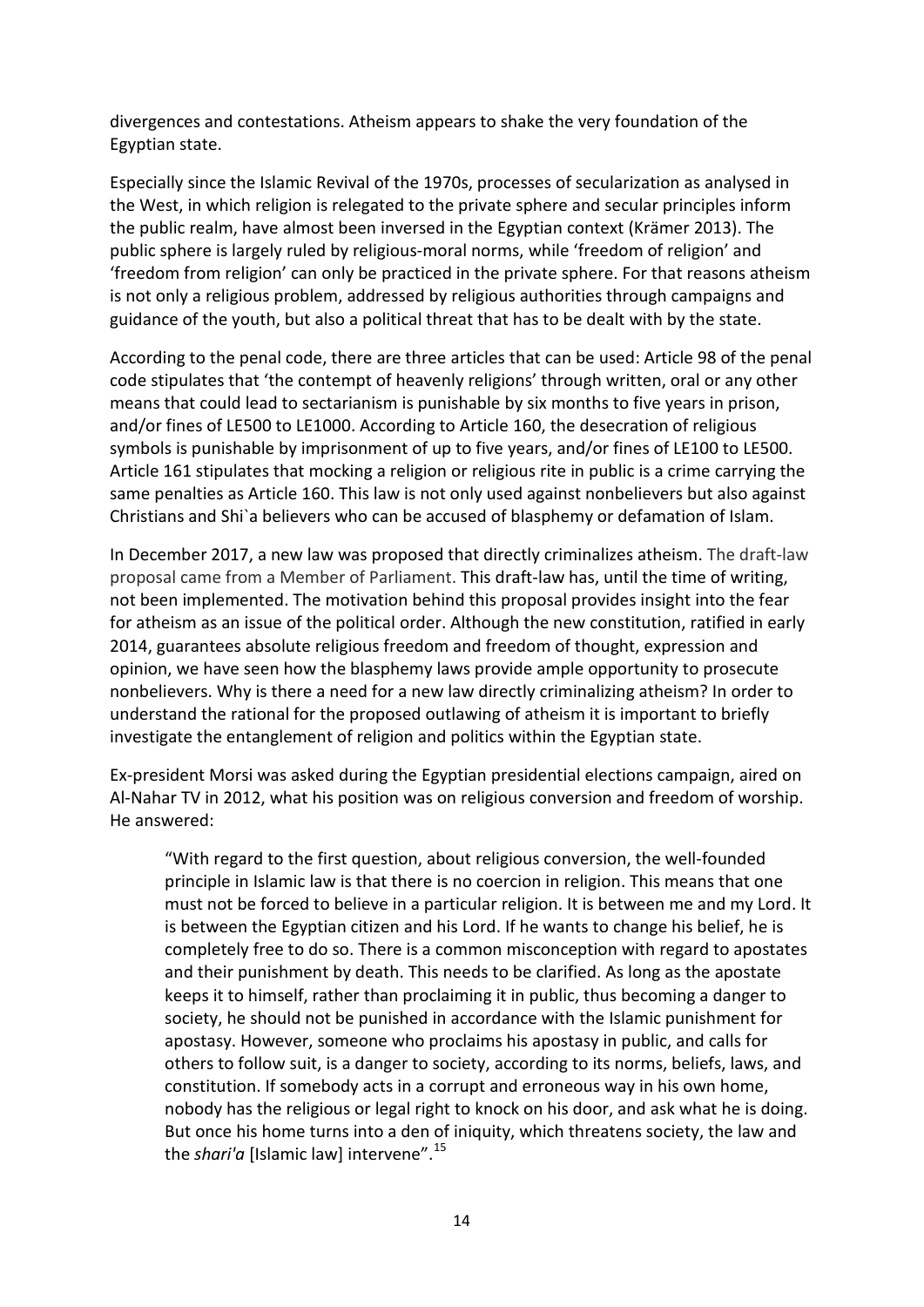The public sphere is thus ruled by Islamic law, yet religious extremism is just as threatening as nonbelieving. The public order should be informed by a conservative-moderate form of religion, as become clear from the following excerpt from the Minster of Religious Endowments, Mukhtar Goma`. He stated on the 16th of January 2018, that his ministry is taking steps on all fronts to make Egypt immune to "atheist, heretical and extremist ideas and to contain the spread of atheism in Egypt". He continued:

"All efforts should be mobilized to fight irresponsibility and deviation in our society, because these are the ones which lead to the spread of atheism. Irresponsibility begets atheism, and we should fight both, because they are two faces of the same coin."[16](#page-34-11)

`Umar Hamrush, secretary general of the Religious Affairs Committee, during a debate on the draft proposal, seconded Goma`'s idea that atheism "is just as dangerous as the phenomenon of ... radicalism, and we should do our best to fight both." $^{17}$  $^{17}$  $^{17}$  Influential editorin-chief Khaled Salah wrote in an opinion piece in newspaper 'Egypt Today':

"The dangers of terrorism are known, but not many know that atheism and terror are equally destructive. Atheism, also, weakens one's identity and calls into questions established beliefs in history, canons, religious symbols, the Prophet's companions and followers, and ultimately leads to the collapse of the foundations of entire nations and of their sacred beliefs."<sup>[18](#page-34-13)</sup>

We thus see in the political discourse of the Egyptian state, backed by religious authorities, that atheists are seen as deviant, destructive, unnatural, and a threat to the public order. Atheism is not only perceived to destroy the public or political order but also the moral order. The most common accusation against nonbelievers is that they are immoral. They are accused of becoming atheists in order to free themselves from religious restrictions regarding sexuality and to indulge in 'sinful' and 'lustful' practices. This brings us to contestations around gender and sexuality.

### **Contesting patriarchal authorities**

Gender issues play a vital role in the motivation for both men and women to entertain religious doubts. Islam - but also Christianity - is perceived to enforce unequal relationships between men and women and to supress sexuality. Many male and female nonbelievers were engaged with issues of injustice and discrimination not only of women but also of other marginalized groups such as the LGTB community. After being introduced to feminist ideas about male-female relationships, particularly at college, several female nonbelievers initiated a critical enquiry into religious gender constructs.

Sarah explained in the Black Ducks show (episode 81) how during her years at college, she developed an interest in human rights and women's rights and studied the human rights' charter: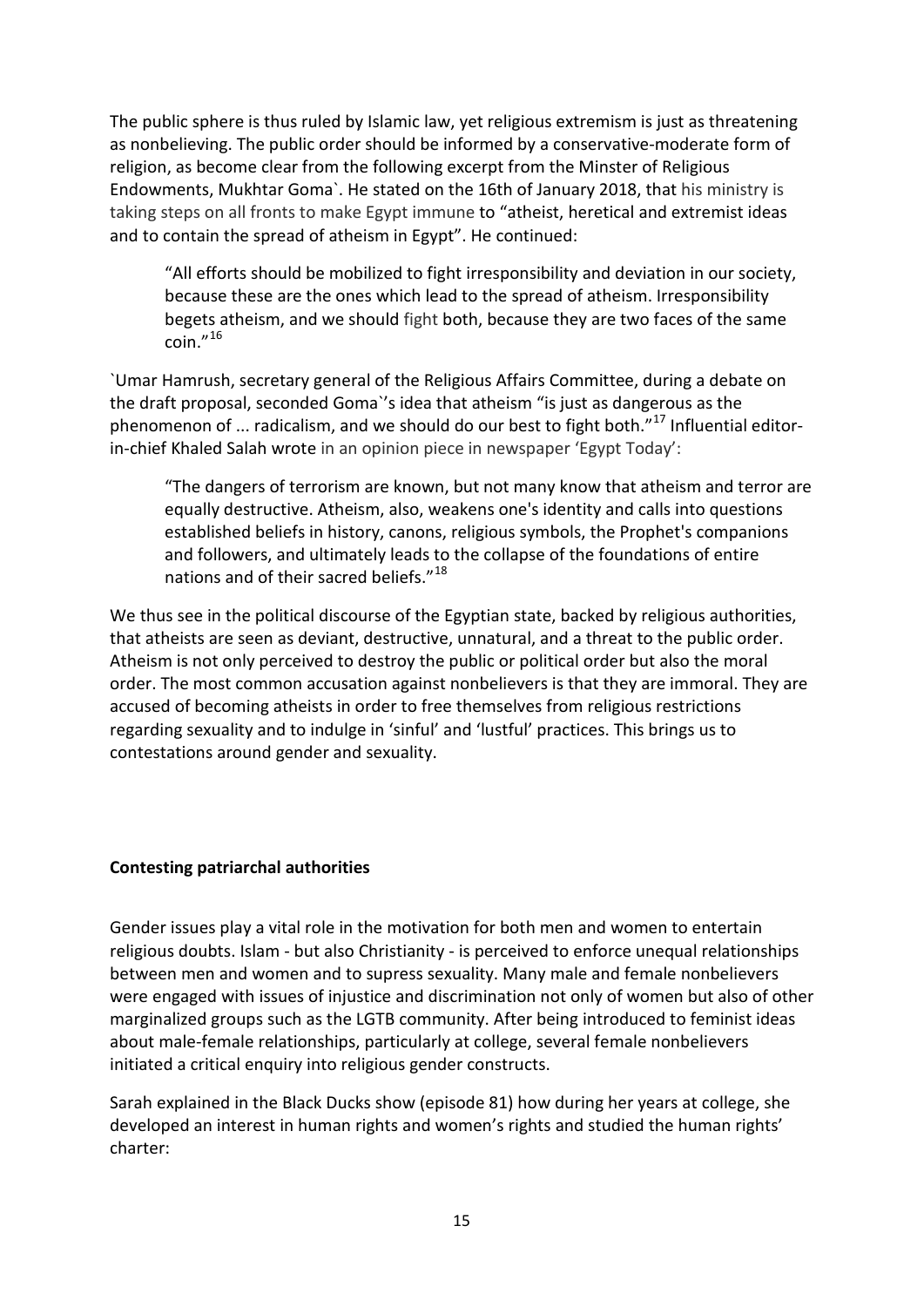"I noticed how everything conflicted with religion. The clear obvious image suddenly appeared to me, after years of not seeing it. I was shocked. I started to hear the Qur'anic verses depicting scenes of violence and assault, and verses about women. I was horrified. I was shocked. I started to realize that this is wrong. I passed through different phases of disbelief. I would follow the Qur'an but not the *hadith*, because it's erroneous. … I reached an agnostic stage, believing there is a higher power, not a god in the sense of the word or as depicted in these religions, but energy of the universe, a god inside us, but not known. I concluded with a stage renouncing all illogical unscientific occults and spiritual god. The final stage was atheism, because God doesn't exist. The most important reason for me was humanity and justice".

Hypatia, the nickname of a female nonbeliever who wears a mask to reveal her identity in another show of Black Duck (episode 60), expresses her feminist-atheist vision for the future as follows:

"I would demand freedom to wear whatever I want without harassment or persecution. Nobody should talk to me about my clothes. Second, I want to inherit the same amount as my brother, not half. I want to go to court and testify as my brother. I'm not half woman to bring another woman along to be complete. I'm not half anything. I'm not a remainder of something. I'm a human being on my own. I don't need anyone to tell me to do anything. Third, I want this authority to be removed. We need to lift the guardianship off all women in Egypt".

Female but also male nonbelievers I spoke with questioned discriminatory stances towards women within religion, critiqued fraternal and parental control, or demanded the freedom to remove the headscarf. Most of them eventually did remove the *hijab* but a few who tried to hide their doubts or atheism kept on wearing this iconic symbol of Islam. They insisted on more freedom to go outside and meet with friends, to choose their own spouses, and to live a more independent life. The nonbelievers' claims and contestations thus go beyond liberation from religious restrictions by demanding political freedom and free choice in personal matters.

Here we can see the depth of the issues at stake not only for the religious and patriarchal order but also the political and public order. This provides insight into the backlash on atheism and the political use of apostasy as a way to punish those who break away from established norms and values. It is not the actual change of religion that constitutes the main problem, but rather the act of rebellion it implies (Larsson 2018: 209).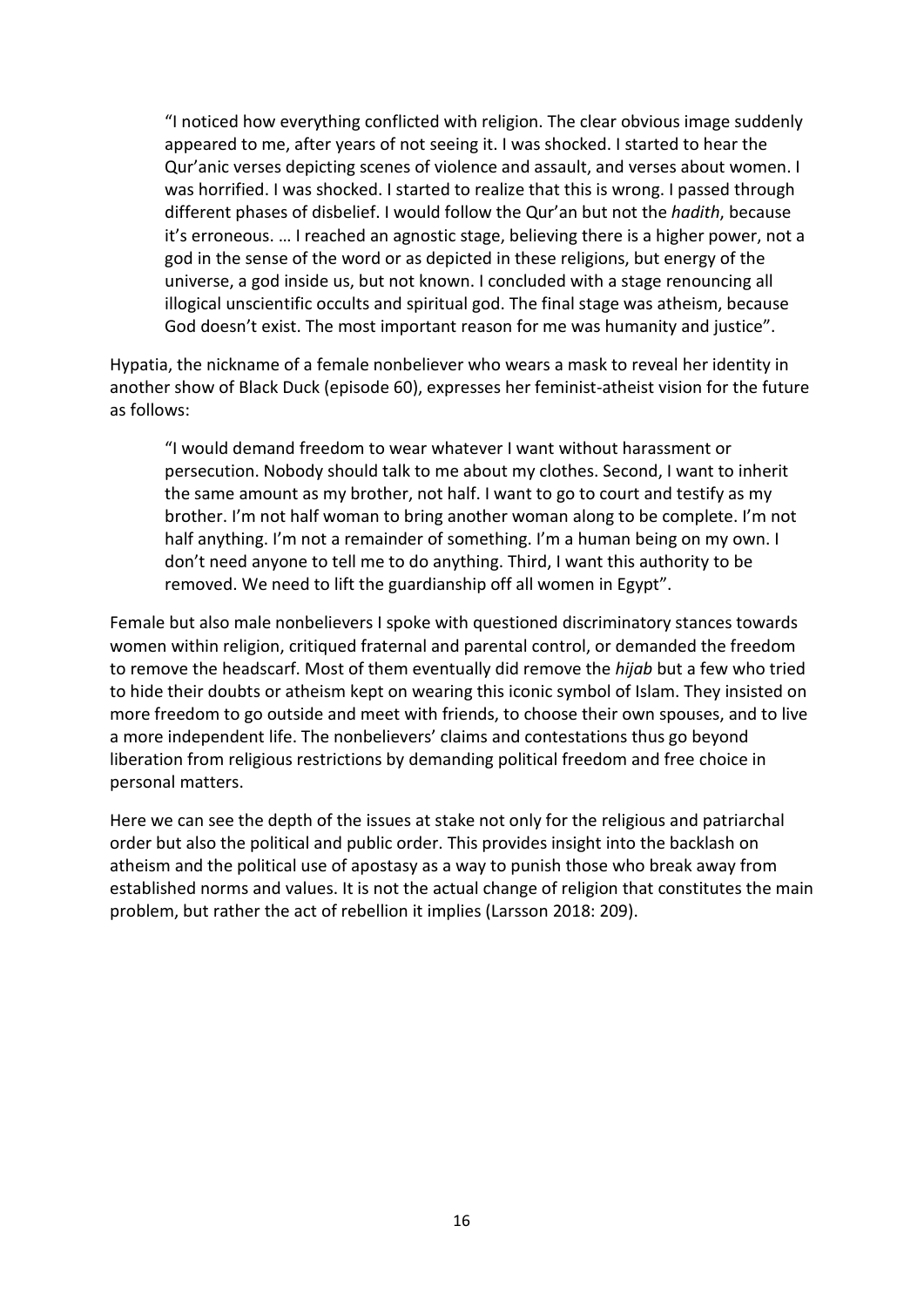# **Chapter 2 Debating the Nature of Unbelief in Egypt[19](#page-34-14)**

As mentioned in the introduction, the analysis is based on currents debates about, from, and among atheists and believers and not that much on religious or philosophical debates about the nature of unbelief. Within the present highly politicized context and emerging from the need felt by state and religious media to battle young people who leave the faith, it is clear that there is less need for a sophisticated analysis of the nature of the phenomenon but rather to combat it with all possible means. The media thus particularly explains the 'wrong' assumptions and understanding of religion, or the 'corrupted' motives of young people to deny religious truth rather than what unbelief is or how to define it. Implicitly, though, there are some central assumptions that inform these debates.

Most importantly is the common idea that 'all people are born "Muslim"', that is, in a state of submission to God, which is the literal meaning of "Islam". All people, regardless of religious convictions are by nature religious beings. To be religious is perceived as *fitra*, the natural disposition of human beings. Non-believing is not only against God's order but also against the natural order - as ordained by God. Because nature is God's creation, God's system is what is "natural". Rejection of God is accordingly "unnatural" and against the nature of human beings. The meaning of atheism in Arabic, *ilhad*, literally means deviation. It is not merely a deviation from "the right path" but also from the natural order and the innate essence of being human. A proof of the human condition as submitted to God is found in the argument that no civilizations has ever existed without deities.<sup>[20](#page-34-15)</sup>

The idea that religiosity is the natural state is so pervasive that people have difficulty even grasping the notion of unbelief, as several nonbelievers attested in the interviews. `Imad explained that for his Muslim relatives, nonbelief is non-existent and invisible. They simply do not recognize it even if it is in front of their eyes. They simply cannot imagine and phantom what it is: "if you don't know it, you don't see it. If you don't know it can exist.. so I think most of the people around me can't imagine. God is so real! That they cannot imagine anyone doubting" (Interview  $9<sup>th</sup>$  of June 2017). Also former Coptic Christa explained her mother's difficulty grasping the notion of not believing. Changing from one religion to another was perhaps bad but imaginable, changing to 'nothing' was inconceivable:

"My mom, she does not grasp what it is (...). She knows I have so many friends who left Islam. They are not Muslim anymore. 'So what are they now?' They are nothing. She was like: 'how come, are they going to convert to Christianity?' No they don't believe in the idea of religion anymore. 'I don't get how you can be not something.' So many people around the world are not something (…) But it is a very absurd idea for her" (Interview  $5<sup>th</sup>$  of January 2018).

You have to believe in something, if it is not in Islam, it must be something else.

This fundamental idea that it is human's natural disposition to believe in 'something' colours the understanding of unbelief in different ways. First, in many discussions about atheism from a religious perspective unbelief is perceived as 'something': whether a belief, a sect, an organization, with its own ideology, mission, forerunners, books, and prophets. God must be replaced by 'something' else: be it science, Darwin, evolution, the mind, or nature. It is a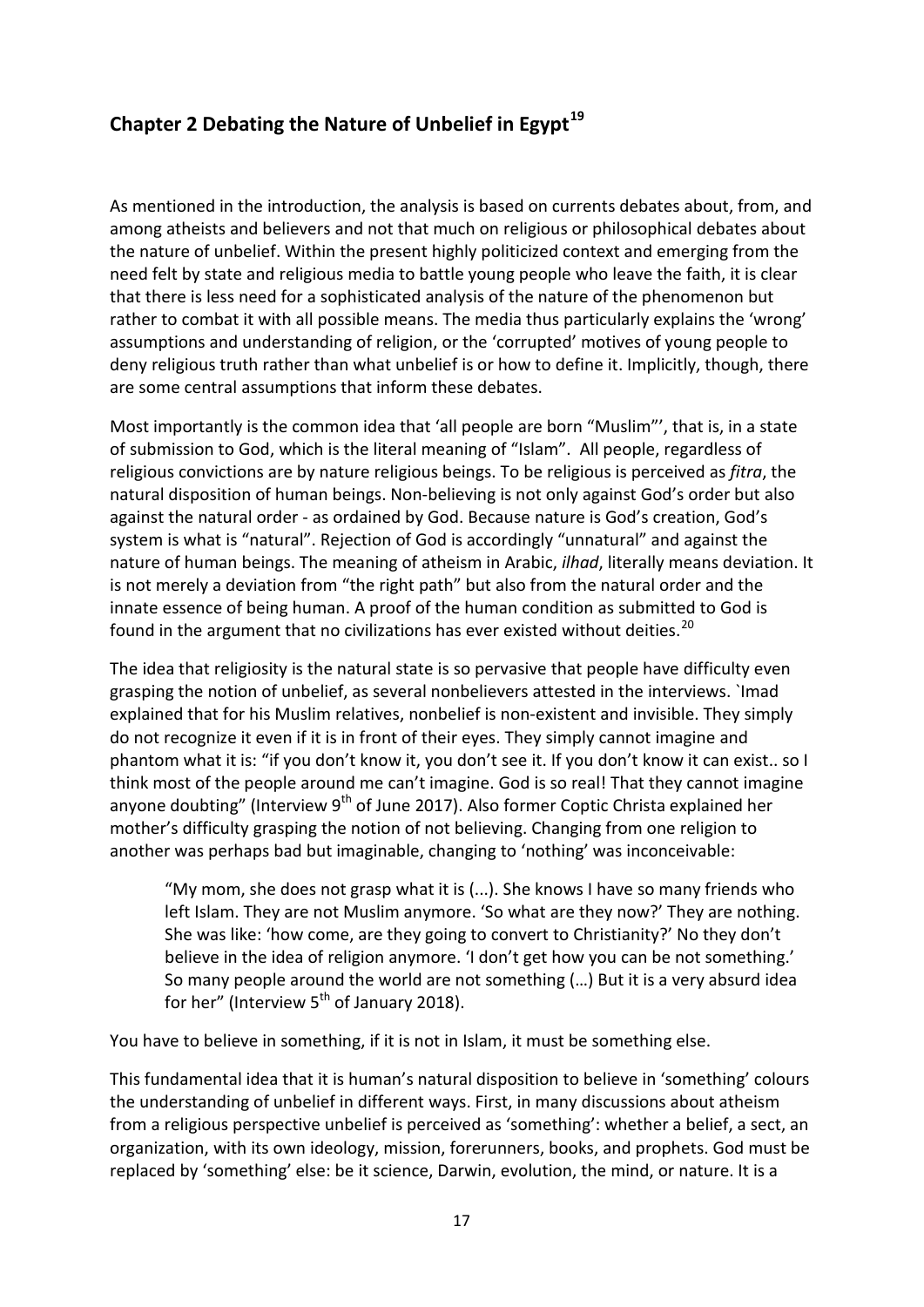common thought that nonbelieving humans need new sets of beliefs whether in materialism, Marxism or nihilism. So many debates centre around what atheists "believe in". Haitham Tala`at, who often engages in debates with nonbelievers, clearly expresses this idea of 'atheism as sect' by telling the former Coptic Alber Saber:

"Look at atheism; it has hundreds of sects … There is, for example, passive atheism, and positive atheism, there is a non-religious sect; a deist one, there is a non-religious non-theist sect, there is a temporary agnostic sect and there is a permanent agnostic sect, "weak atheism and strong atheism" [he said it in English]. There are tens of atheistic sects and each one of them says they have the absolute truth and any other sect is wrong". $^{21}$  $^{21}$  $^{21}$ 

Haitham Tala`at concludes that his opponent, Alber Saber, who denies being part of one of these sects and not a firm believer in materialism either, that Alber is not "a real atheist".<sup>[22](#page-34-17)</sup>

Second, unbelief is perceived as an unnatural disposition and as abnormality. A frequent thought is that people become atheists in order to 'sin', to indulge in 'bodily perversions' or to have 'unnatural attractions'.<sup>[23](#page-34-18)</sup> This understanding of unbelief is closely related to the presumed motivations for nonbelieving, that is to be freed from the burden and restrictions of religion: Quoting 'the materialists' as saying "we die and live, and nothing destroys us except time" nonbelievers' main motives are perceived to be able to live their lives without worrying about heaven, hell or judgement.<sup>[24](#page-34-19)</sup> "Atheism is a world devoid of good and evil; of holiness and impurities; this world is abstract and neutral to both good and evil. That is atheism".<sup>[25](#page-34-20)</sup> Nonbelieving is thus understood as abnormality, corruption, and deviance. Most negative representations of unbelief derive from this notion of deviance and lack of morality (see van Nieuwkerk 2018b): "Atheism is not a solution. It is the failure of providing any solution. It allows you to do anything you want without good or evil. So, atheists are devils. Atheism is the religion of the devil. I admit that some atheists support morality but there is no moral atheism".[26](#page-34-21)

Third, in most debates between believers and nonbelievers, believers perceive the nonbelievers' main question to be whether God exists (or not). So endless debates go on whether there is proof of God's existence or not, or whether evolution theory or Big Bang disproves the existence of God. If nonbelievers cannot proof God's non-existence or provide the final cause for the beginning of universe (other than God because what or who caused the Big Bang?), than the idea of God is not falsified. So from the religious side of the debates unbelief is the rejection of the existence of God.

For most nonbelievers, however, the main issue is not whether God exists but the question is whether they believe that God exists or not. As former Muslim Aly Aly, now residing in the USA, tries to explain:

"Atheism is an answer to a definite question, and it is one question only: 'Do you believe in the existence of God?' Not 'Does God exists'. No! The question is "Do you believe, believe - 50 stripes underlining this word - in God's existence. Atheism does not say anything about the existence or non-existence of God, it only discusses the belief (*iman*) of a specific person in God's existence, or the lack of his belief in the existence of God… There is a strong difference here (…) whether I am talking about my belief in something or about the existence of something".<sup>[27](#page-34-22)</sup>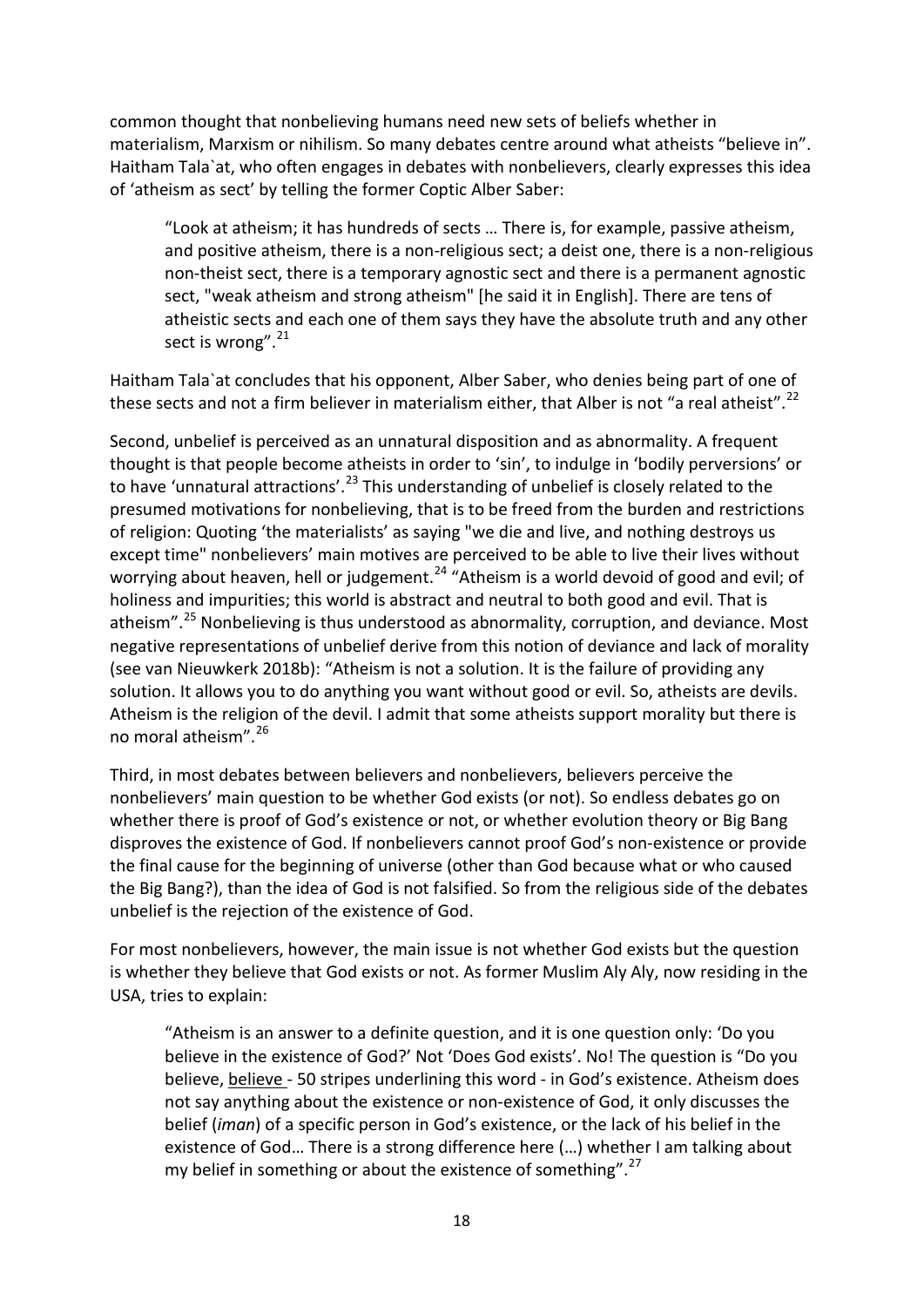So whereas for believers in these debates it is the 'something' in which you believe that is crucial because the 'believing' aspect is rather self-evident, for nonbelievers it is the 'believing' part that is central. Only if it is logical and as long as it makes sense to them they can believe in 'something'.

Obviously nonbelievers have a different understanding of the nature of unbelief. Yet they formulate and defend their ideas in response to the religious framing of unbelief. They accordingly reverse several of the above-mentioned assumptions and representations.

First, some nonbelievers turn the saying that 'all people are born Muslim,' upside down by claiming that 'all people are born atheists': Former Salafi Ahmed Harqan, for instance, starts his 'Open Talk' show 'Why are you an Atheist' by explaining

"For me, we are all born atheist, or non-believers. Then, we learn a certain faith or religion, as children, without being consented or asked. We are raised according to our parents' religion, in order to become believers. Therefore, to ask why someone believes makes more sense to me".<sup>[28](#page-34-23)</sup>

Another nonbeliever claimed:

"Before there is Allah there was atheism as atheism is the natural thing that you are born with. It is the human nature. The print or even the stamp [of religion] this is what is weird and needs explanation. If you are a Muslim or a Christian this is the weird thing as the only truth would be doubt, which is the most natural and normal thing ever created". $^{29}$  $^{29}$  $^{29}$ 

Accordingly, to most nonbelievers to be an atheist should be the normal condition.

Second, several nonbelievers express the thought that in a way Muslims and Copts – or believers of other religions - are also atheists because they reject the Gods of other religions. The nonbelievers just go one step further on the road and reject all Gods. Black Ducks' guest Ahmed Saber said:

"The problem is that Muslims don't see they are themselves atheists. They don't believe in any other God but the one they believe in is the true God. As I've told you, they were born into it, by chance. Chance offered him the true God, religion and sect. They are atheists to all other Gods on the surface of this planet, whereas I'm an atheist to all gods adding to that the Muslim's. I didn't find a God worthy of being worshipped" (episode 66).

Third, nonbelievers insistently refute the idea of atheism as a religion or a sect, replacing God with a new subject they supposedly believe in. For them unbelief has no specific 'reference' such as Sherif explains in a heated TV debate: "There's no such thing we believe in as "The Book of Atheism"<sup>[30](#page-34-25)</sup> or as another young atheist says: "I refuse to depend on the words of anybody. I would read for myself instead. I have my mind and the ability to gain knowledge and that is exactly what I would depend on. This is my reference".<sup>[31](#page-34-26)</sup> In an interview `Amru explained: "I feel there is a misconception among religious people. People want to put you in a box: Muslim box, Buddhist box, atheist box. I understand the view but I don't think I have the set of rules to abide to with my fellow atheist or organization or something" (Interview 21th of November 2017).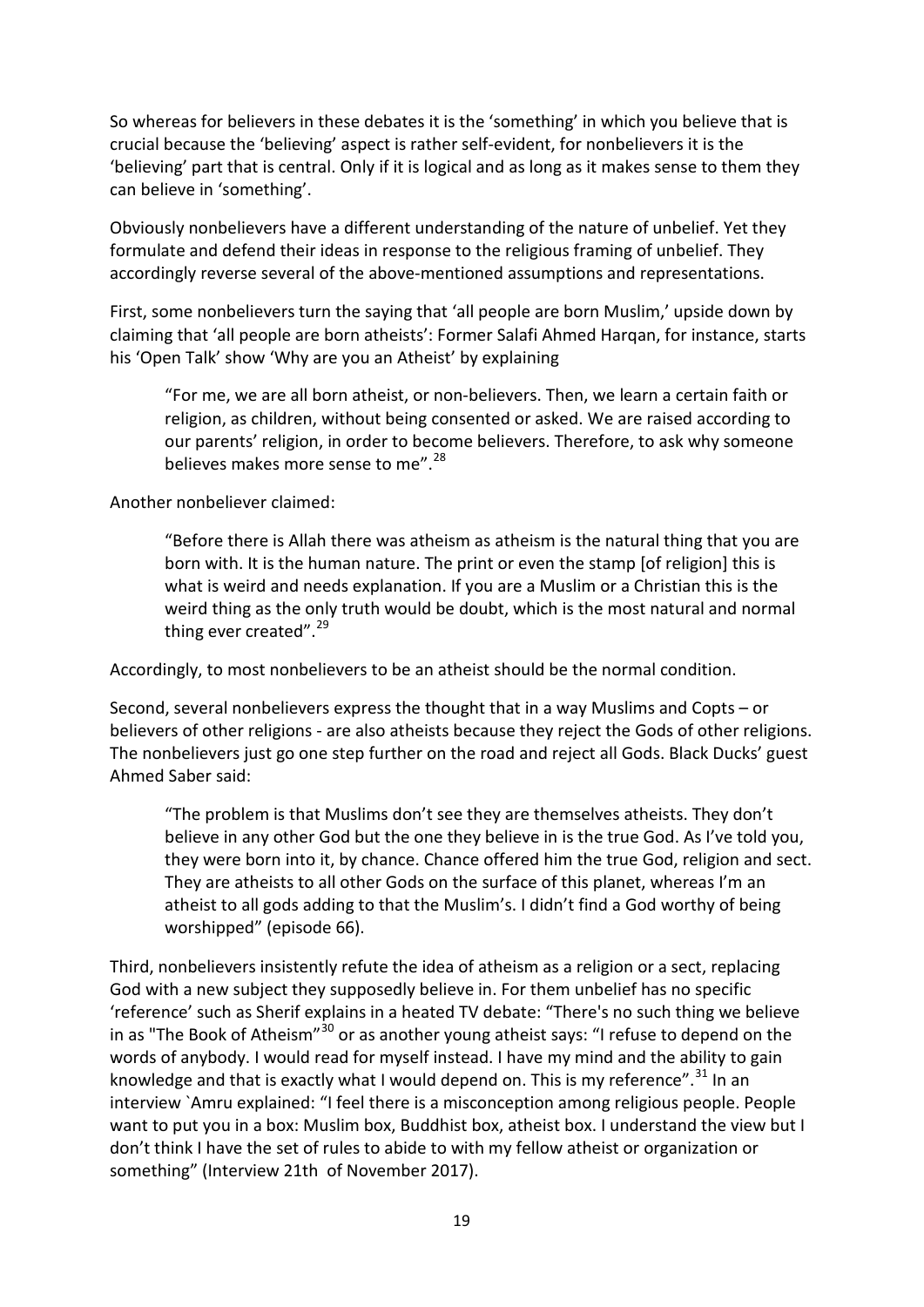Former Salafist Ahmed Harqan considers atheism a specific position:

"Atheists simply don't find the idea of God convincing. That is all. It doesn't require anything further to become an atheist. Religious people called this position atheism. We didn't call ourselves atheists, or anything, in fact. This is what they called us. We're ordinary people who rejected the idea of religion, since there were no evidences behind it. We were not convinced. There is no anti-supporters league. There is no league for those who don't like Coca Cola".<sup>[32](#page-34-27)</sup>

Until now we have seen what unbelief is not for nonbelievers: not a religion or sect. So what is it according to them? It is hard to get a clear grip on it because as Reem explains: "Atheism doesn't impose anything on you, which is the best thing about it" (Black Ducks, episode 256). Student of philosophy, Hassan Kamal, identifies as belonging to the school of Mourad Wahba, a professor of philosophy at `Ain Shams University in Cairo: "… we believe that everything is relative and everything changes and evolves, so we are against a set of absolute beliefs. We are all about 'thinking**.'** Being an atheist is not about an idea but it is a thinking manner. An atheist takes the logical way of thinking" (Black Ducks, episode 193). Ex-Coptic Christa, told me:

"Maybe not on a wide scale but I come from a certain circle in Cairo where there are so many agnostic people. Especially, you know, the artists, the musicians, those who study political science or literature and philosophy. I might be wrong but people who are into art or academics don't feel that they have to stand somewhere; that they have to be on completely solid ground. It comes with a belief that certainty and that I have to belief firmly in something … but as I go on, I read and discover new things. I change every single day" (Interview  $5<sup>th</sup>$  of January 2018).

Accordingly, although atheism is often represented as a dogmatic conviction or a solid position to many nonbelievers atheism is the 'not-solid' ground (Black Ducks, episode 42).<sup>[33](#page-34-28)</sup> Unbelief or atheism is an attitude of not looking for solid convictions and particularly an intellectual stance. George Paul said:

"I don't like calling it an 'atheism phenomenon' but an 'intellectual or openmindedness' phenomenon, that is taking place due to the prevalence of social media networks and internet, and the ease of getting to know 'truths' and do research, unlike the past, when it used to be difficult for you to get to grips with what's happening. … This development of social media networks and the internet made research very easy and made many people who used to do nothing but listen to clergymen's nonsense … find other means to get information and get to know different people and ideas. This movement, which I do not like to call an 'atheism movement', but an 'enlightenment intellectual movement' began to spread in societies, all societies".<sup>[34](#page-34-29)</sup>

Also for Hassan Kamal being an atheist is not about an idea or conviction but it is "a thinking manner" (Black Ducks, episode 193).

For most nonbelievers, unbelief is something quite contrary to how they have come to perceive a religious position: that is the guardian of an absolute truth. Former Coptic Christa also expressed: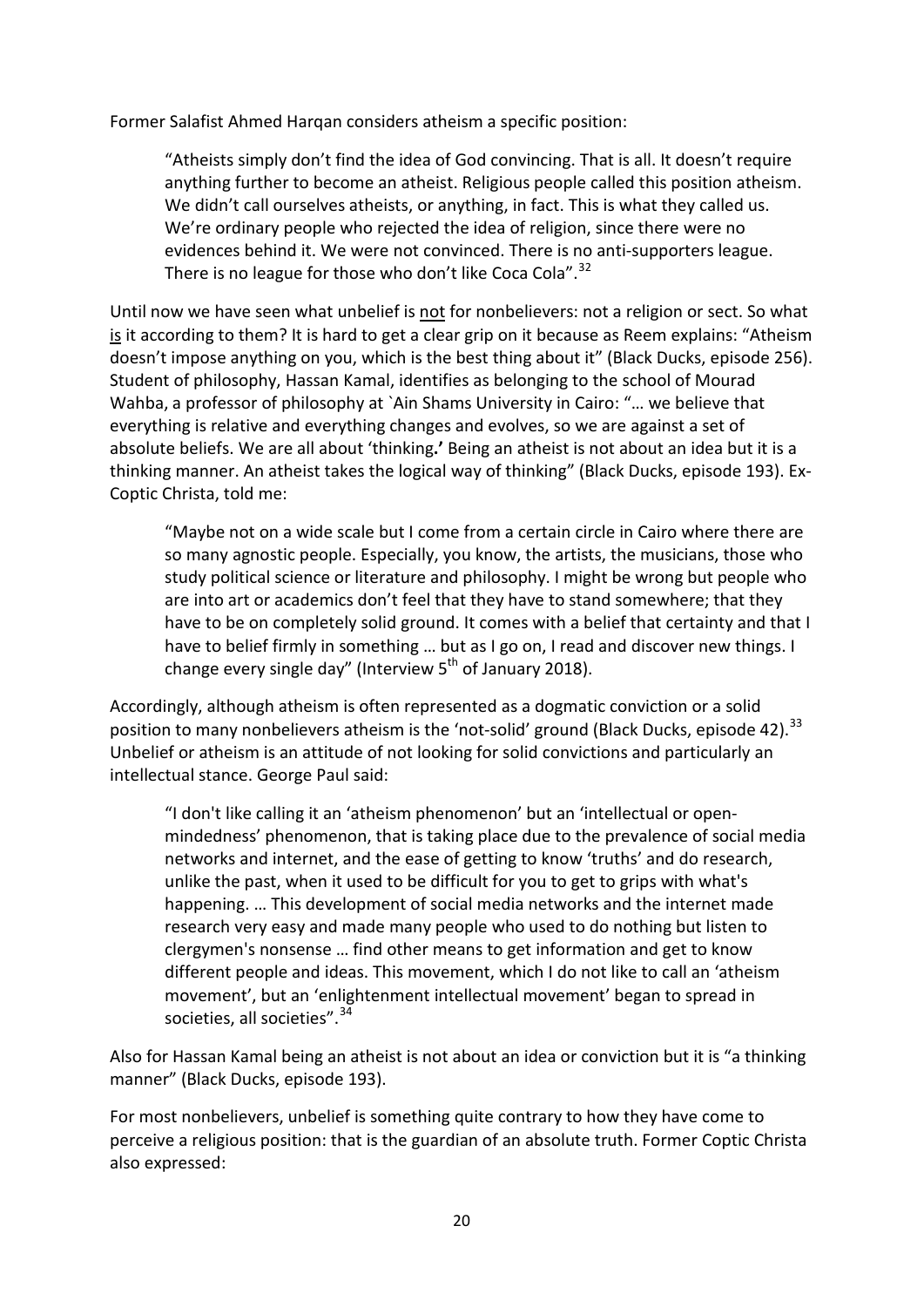"I believe in nonbelieving [laughs] … I think it is humanistic, like nothing is certain. And there is a proof every day that nothing is certain. The very idea of having a very firm belief and these many absolutes contradicts with the state of the universe, the world and humans in general… Things change overnight and this has happened to me in my personal life. It is not in my favour if I believe in absolutes. If I believe in absolutes I will be shaken every single day; because things are not certain like that. I feel that it keeps me have an open mind. It keeps my mind open enough to consider so many things ... And this was something I struggled with when I believed. I always felt that I need to be in a position where I condemn someone else to make sure that I am right. The very idea that I am completely right means that I believe that somebody else is completely wrong [laughs]" (Interview  $5<sup>th</sup>$  of January 2018).

Nonbelievers say they rather embrace the relativity of truth and the importance of doubts and questioning. Although most nonbelievers hold science in high esteem, it is the kind of science that raises questions, as former Muslim Mustafa expresses: "I would describe my position as someone who believes in the inherent capacities of science that criticizes itself. To acknowledge two things that religion lacks: a) it is not wrong to say that I don't know; b) It is not wrong to say that I was mistaken" (Interview  $25<sup>th</sup>$  of October 2017).

So for many nonbelievers atheism is about having an open mind, not following dogmas, rules, or leaders. This means nonbelieving is an open ended trajectory.

To wrap up this chapter on the nature of unbelief we can contrast the religious views, in which unbelief is turned into a form of belief, to the nonbelievers' preference for openended, non-solid, flexible and indefinite ways of thinking. This does not mean that they cannot have very firm opinions, for instance, against their former religion or do not become adherents of certain new ideas and convictions, but it is not part of unbelief to be anti-belief or to have e.g. left wing political views. Especially with regard to the current political tensions in Egypt it was interesting to note the different views on the military, the rule of president al-Sissi, and how to deal with the Muslim Brotherhood among non-believers. Accordingly with regard to intellectual or political views there is a wide range of thoughts among them, underlining again that they do no move from one position into another but to manifold positions and views. Even with regard to what ties them together – their previous belief system -different attitudes can be discerned. This brings us to the varieties of unbelief.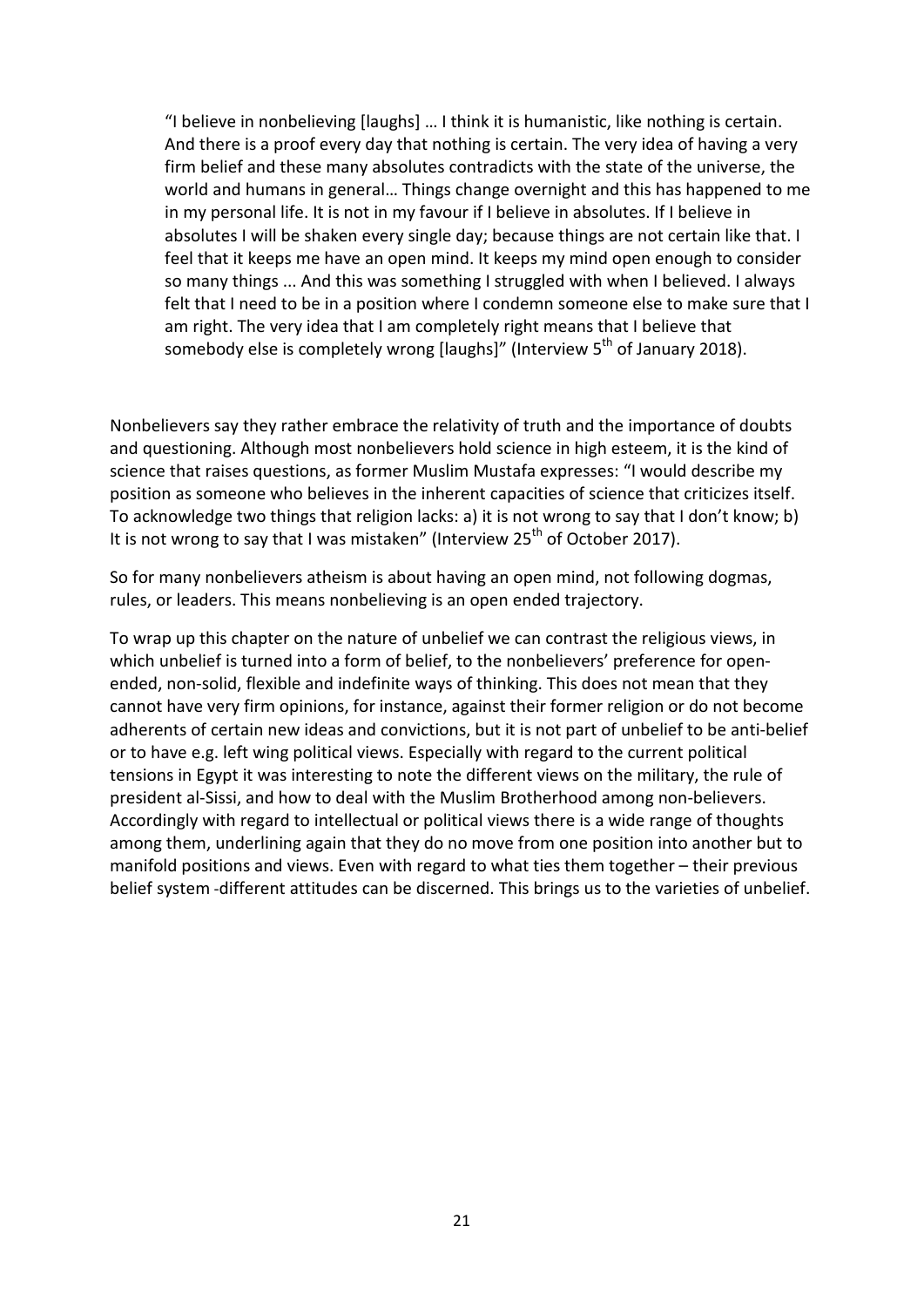# **Chapter 3 Varieties of nonbelieving**

Discussing the nonbelievers` self-identifications was interesting for deepening the understanding of the meaning of unbelief in its different shades. The analysis particularly underlines the indeterminateness and ambiguities of their identifications. In addition it highlights the sensitivity of being labelled as nonbeliever, particularly in its most outspoken form.

There was a difference between the social media material I used and the interviews. First, the social media included more outspoken and activist atheists whereas the interviews included a variety of ways in which they position and identify themselves with the concept of unbelief. In the social media material, the nonbelievers more often came out for nonbelief, whereas most of my interlocutors remained in the closet except for close friends. Although several nonbelievers in social media, e.g. in the Black Ducks, were hiding their faces particularly women working from Egypt - most - especially those (now) working outside Egypt - were coming out for their identity as a nonbeliever. Second, in their activism on social media being clearly labelled or labelling themselves was sometimes seen as an asset instead of a burden. Reem, currently living in the USA, expresses in Black Ducks (episode 256) that she found it useful to adopt the title of atheism in order to be taken seriously and not being perceived as 'just going through a stage that will pass'. In contrast, several of my interlocutors refused being labelled and kept open the possibility of shifting identifications.

Third, none of my interlocutors identify as anti-religion like Masri Mulhid and some other vocal activist atheists do on social media:

"I, honestly, I don't like to label myself with the word "atheist". Although I am, I deny the existence of this invisible being they call "Allah," "Jesus," or whatever name they choose. I deny these myths. This matter doesn't concern me at all. The idea of the existence of a god and all that nonsense doesn't concern me. What mainly occupies me is the destructive effect of religion on society. I don't identify as an atheist but an anti-religion. I like to identify as an anti-religion not an atheist, though I am an atheist, but the basis is the animosity towards religion".<sup>[35](#page-34-0)</sup>

I intentionally did not limit myself in my fieldwork to self-declared atheists since I wanted to get a better understanding of the various forms of doubt and nonbelieving. I will now examine the different and ambivalent positioning of my interlocutors, starting with the reluctance to being labelled at all, whether due to the harsh connotations in Arabic, their unwillingness to use a sticky label or the stickiness of fear for 'really being a nonbeliever' due to their religious upbringing.

Obviously it can be dangerous to come out for nonbelieving, so it makes sense not to come out as such. Yet also being raised with negative stereotypes about atheism and nonbelieving makes the realization that one has become a nonbeliever oneself very difficult and stressful. Former Muslim Lila, who explored Christianity for a while, now identifies as "borderline atheist". She explains: "Generally speaking I was very religious and then I went out, I got into Christianity for a while and then I became agnostic and now I am a borderline atheist. It is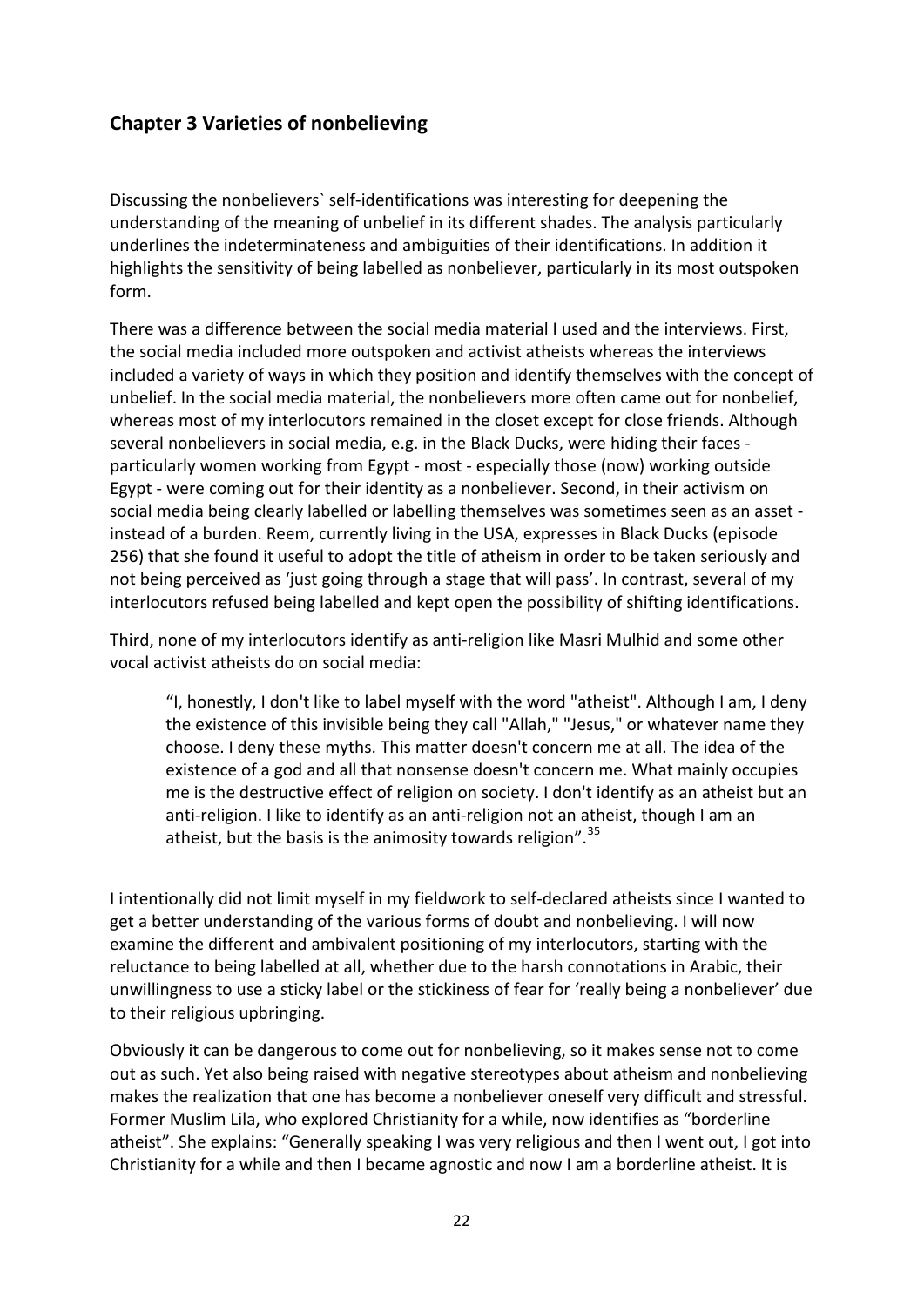not easy for me to say that I am an atheist but to be honest, I just am …" (Interview 21th of January 2018).

When I asked my interlocutors explicitly how they identify, most interlocutors did eventually come up with a label or a position, something between the regular labels, or plural positioning: agnostic (4), nonreligious but keeping open the possibility for spiritual powers in various manifestations (6), deist (1), agnostic – atheist (6), atheist (9) 'heritage Muslim' (2) secular Muslim (1), humanist (1). Most felt comfortable with the broader term of *la dini*, non-religious because it could include the various types of nonbelief and keep open the possibility of doubt or spirituality.

My first interview in 2013 was a focus groups discussion with four friends, two identifying as atheists and two as agnostics. Momi started a Facebook page on agnosticism because this was a position that was relatively unknown in the Egyptian context. He explained the difference between his position and his friends: "I am not sure whether God exists or not. But the atheist people don't believe in any religion or in God. About us, the agnostic people, we are not sure whether God exists or not. But it is close to each other" (Interview  $2^{nd}$  of July 2013).

Most of my interlocutors prefer the indeterminateness of the label *la dini*. The space it creates and the fact that it is socially a more convenient stance are among the reasons why several of my interlocutors position themselves as either *la dini* or in between agnosticism and atheism.

Consistent with their idea of nonbelief is a non-firm position, even most of those who identify as atheists keep open other possibilities. Even Milan, who calls himself a bit 'extreme' and closely identifies with atheism, does not call himself a 'full atheist':

Maybe it is because my understanding is not complete about atheism; my understanding of agnosticism is not complete. That is why I will not characterize myself as a full atheist. What would be a full atheist? A person who thinks that he could not ever be proven wrong, or could be proven that religion is some form of translation or understanding of something greater than people don't understand. This is like: 'no, I am right!' It is the opposite of the religious person but in a more logical way, [but also] a bit closed-minded (Interview  $6<sup>th</sup>$  of January 2018).

As we have seen most of my interlocutors prefer an open position, even the most closest to atheism keep open the possibility of doubts and change. For that reason several of my interviewees identify as *la dini*. Being non-religious also keeps open the option of a spiritual connection, which several of my interlocutors expressed. Sometimes this refers to a religious or a Godlike connection, but it could take another form as well, like nature, energy or beauty.

Former Muslim Elham, who after an active journey among religious positions - from very religious, to *qur'aniyya*, that is only relying on the Qur'an and not on the prophetic tradition, to deist, to briefly venturing into Christianity, during the interview identified as 'nonreligious spiritual':

"So again I backed off from Christianity too and began the circle of doubting religion. I had and still have a feeling that there is a power, some power in the universe that is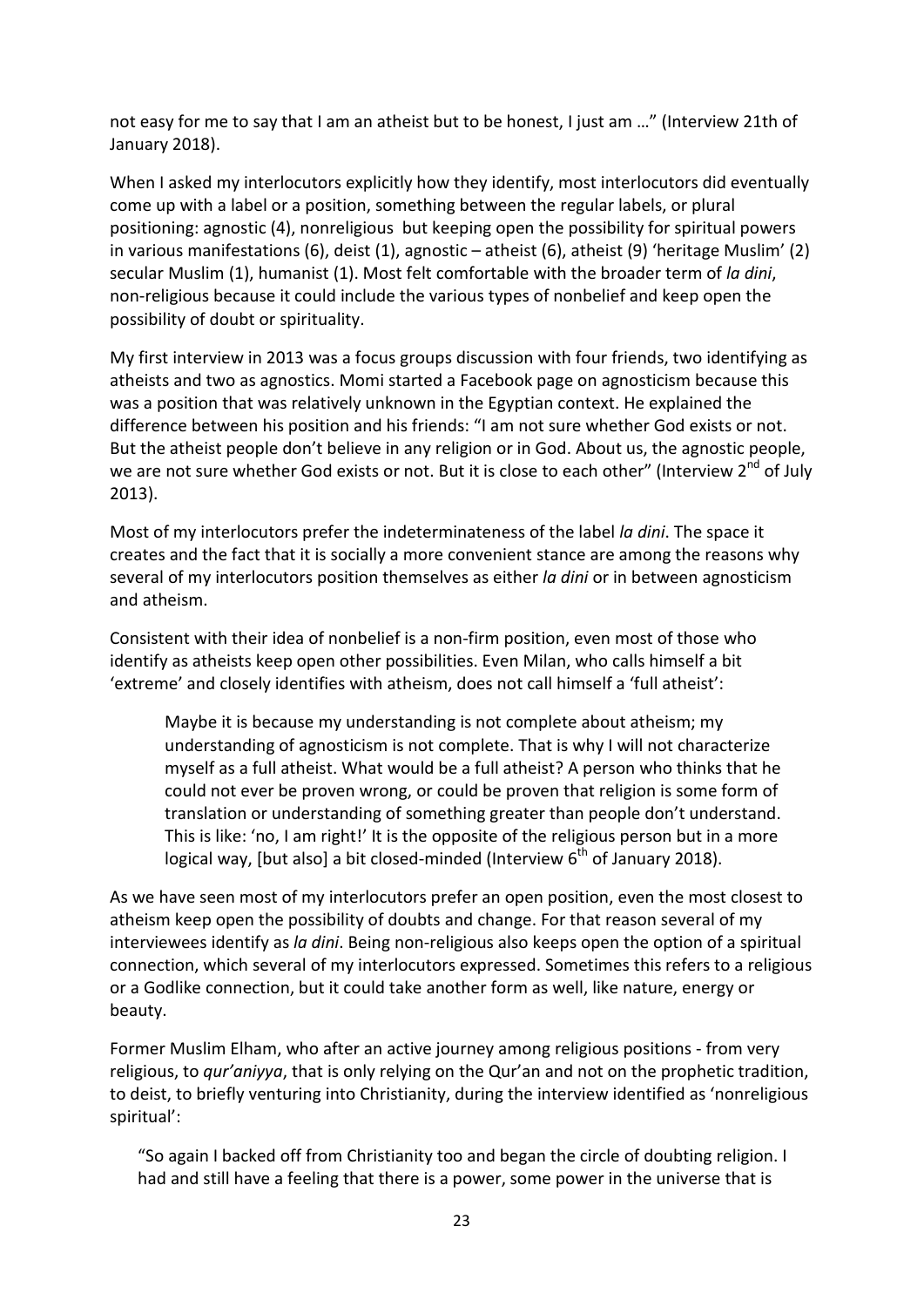connecting all of us, with nature and each other. And this power or spirit might be God or might be nature or might be a nameless genderless entity but ..yeah I guess this has been going on for 3 or 4 years now. That state of .. well I don't have a label and I don't feel like wanting to having one. I am a nonreligious spiritual person" (Interview 29<sup>th</sup> of October 2017).

Taking up the open nonreligious (*la dini*) position was common because of the space it provides for different identifications while still retaining the possibility of spirituality, whether expressed in a religious or non-religious frame. We saw already the 'non-firm' preference of many of my interlocutors regardless of the label they identified with - if any, so it is no wonder that it can also result in shifting positions over time. We have seen several instances in the above examples and interview excerpts: from doubtful, sceptical, to more nonreligious forms or 'bordering atheism', but also the other way around as the last two examples exemplify: from 'close to atheism' towards more agnostic stances.<sup>[36](#page-34-1)</sup>

### **Salience of non-religion and other identifications**

Some of my interlocutors explain in the interviews that being a nonbeliever of whatever sort is only part of their identity and for some not an important one anymore. They 'could not care less' than how to position themselves towards religion. Within the context of Egypt where religion is part of the political order and atheism is a sensitive issue it is understandable that nonbelieving is a 'thick' identity. Yet for several of my interlocutors the issue of unbelief in due time lost its importance. So depending on how long ago they left the faith it was a crucial issue or had lost its salience.

For former Coptic Milan his unbelief was very important: "It is critical to my identity. Because for a long time you fell you have been lied to or cheated or something" (Interview  $6<sup>th</sup>$  of January 2018). Yet for others, years have passed and they moved on, giving their irreligious identity a less important place. The more spiritually inclined have their periods of searching and coming back to core questions interspersed with periods of indifference, like Christine expressed: "I am not very persistent. I leave it aside and come back, but I always come back to it" (Interview 21<sup>st</sup> of January 2018). For former Coptic Mushir, unbelief has also become less important: "[W]henever someone talks about what they believe in, God, or that they don't believe in God, I just listen to them, without any.. harshness. Because it really does not matter to me. It is unimportant" (Interview 15<sup>th</sup> of January 2018).

Whereas for some it becomes a matter of 'life goes on' other interlocutors find different priorities that catch their attention. Of the young agnostics and atheists I met during my first group interview in 2013 I met two of them two years later. In the meantime they were less invested with the issue. The agnostic page was no longer a top priority and the atheist friend was trying to finance his marriage.

In order to examine the varieties of unbelief, I have also used an intersectional approach and examined both male and female nonbelievers as well as those of a Muslim and a Christian background. In the next two sections I will deal the differences of becoming a nonbeliever, first according to religious background and next according to gender.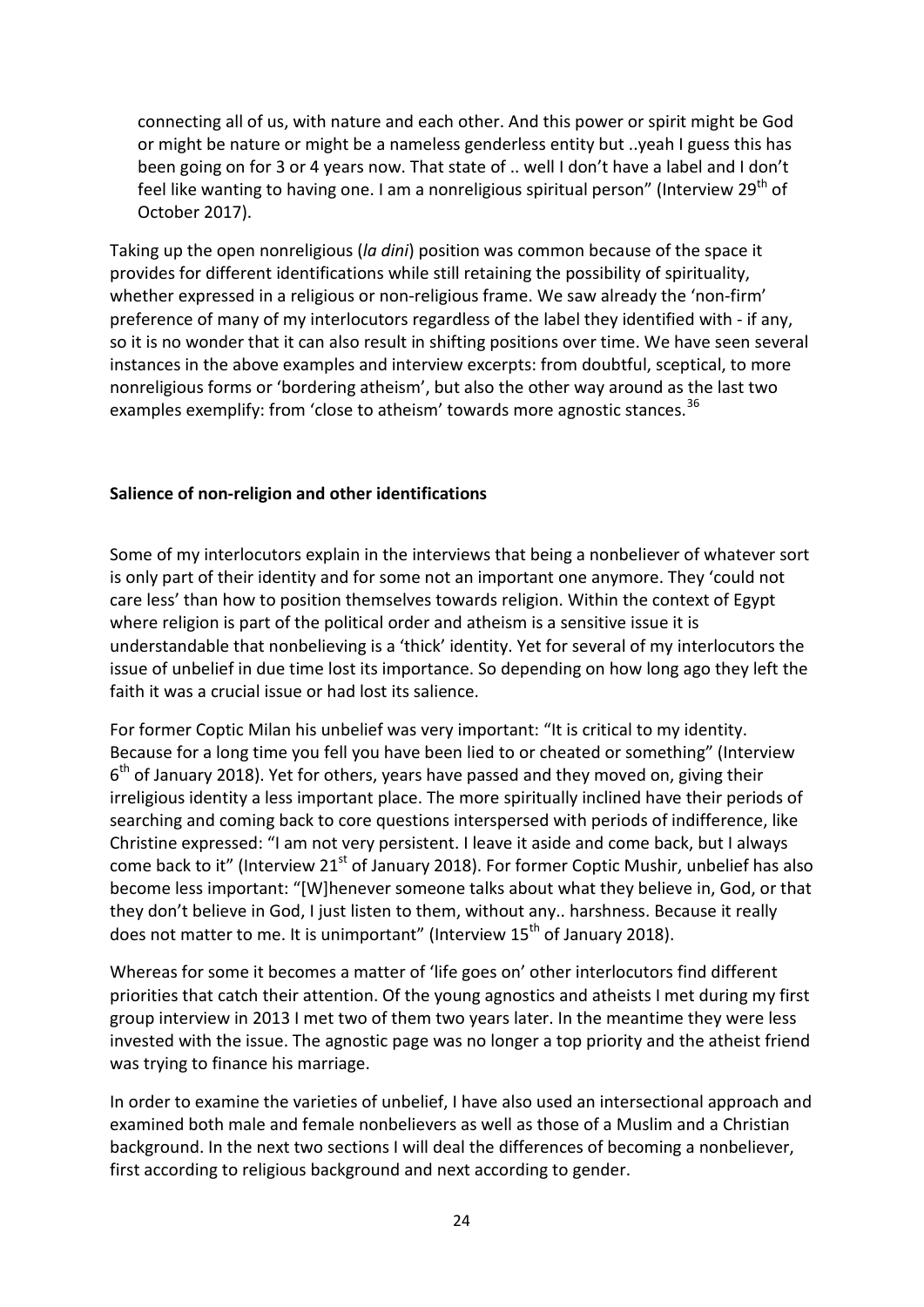### **Differences among nonbelievers from a Muslim and Coptic background**

Many of my interlocutors told about the way they were raised to see other religions as 'wrong'. Both Christians – and the denominations within the Coptic Church such as Orthodox, Protestant, Catholic or Evangelical - and Muslims and the currents within Sunni Islam - such as different Salafi or reformist trends - raised their kids to see themselves as being on the right track whereas all others are wrong. This discriminatory stance towards other religions or denominations sparked questions and doubts, such as reflection on 'how do I know I am the only one on the right path whereas all the others claim to be the one and only true religion as well'?

Most interlocutors, both from a Muslim and a Christian background, explained that they were not used to befriend each other. Muslim and Christians kept to themselves. However, now, after becoming nonbeliever and being indifferent towards these religious difference, many former Christians intermingle with likeminded (former) Muslims. Some former Muslims tried Christianity before leaving religion altogether. One of my former Coptic interlocutors became Muslim but only to be able to get a divorce from her husband, not because of religious motives. She eventually married a nonbelieving man with a Muslim background. The religious divide they were raised with became insignificant, opening up other bonds of friendship based on common ways of thinking and living. A few of my interlocutors were or had been in an 'interreligious' relationship, which is unacceptable for their respective religious families.

The isolation of Copts and the fact that they are a minority could make leaving the religious community more difficult. Therefore I asked my interlocutors the question whether they thought it was more difficult for people with a Christian background to become a nonbeliever than for Muslims, or not, and why.

Most of my interlocutors agreed that *socially* it was hard for Copts to leave the community. Former Muslim `Imad reflected on how the Coptic community is a survival strategy in the face of discrimination:

"...it is a survival strategy, for Copts.. …Being an Egyptian citizen is enough to feel unsafe but being an Egyptian Copt gives even more stress to life. I can imagine it is harder for them. I don't know a lot but from my experience I can imagine it is harder. If you are a doctor you will be discriminated against to find a good job, so you need to ask the Church... it is survival tool, your network. … If you are ostracized, that is a very hard punishment" (Interview  $9<sup>th</sup>$  of June 2017).

Others agree that perhaps socially it might be more difficult for Christians to leave the community but *legally* and with regard to *safety* it is more difficult for Muslims. Milan balances the weight of being a social outcast versus safety as the prize to pay on becoming a nonbeliever:

"I see it as a matter of priorities and a price to pay. The price to pay for a Christian is to become a social outcast. But the price the Muslim has to pay for leaving his religion is his safety because he is no longer safe! There are certain groups who track down people and follow them, the extreme way of Islamist; the punishment for apostasy being death so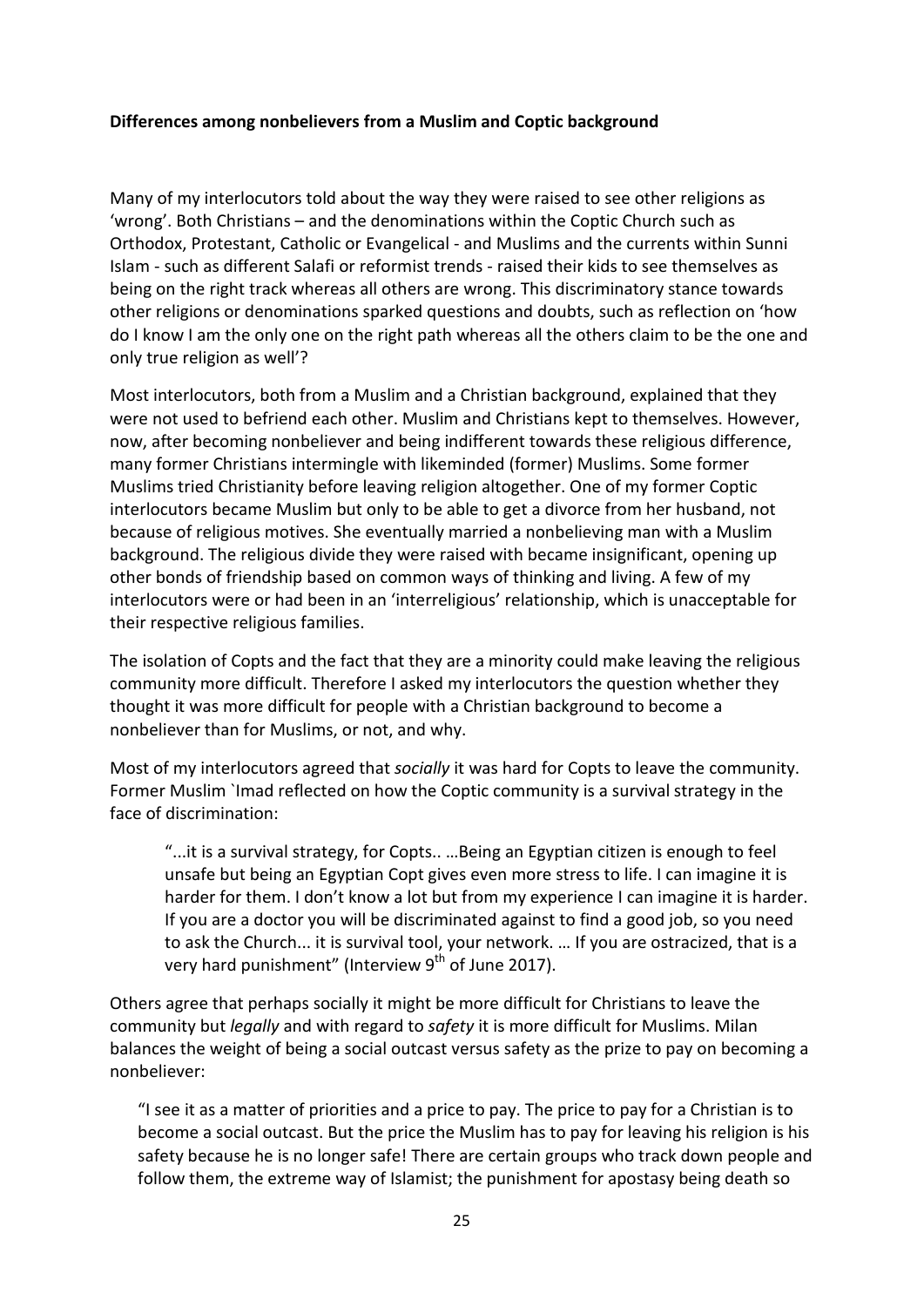they make their life hell and send them death threats. Maybe they do nothing but it is riskier for Muslims to do so than for Christians. They can even be welcomed by Muslims and be asked 'okay so what about Islam?' They have this subtle way of inviting you… They try to invite you over and win you over. ... So I think a Christian can get away with it more easily" (Interview  $6<sup>th</sup>$  of January 2018).

So in general we could say that leaving religion is perceived by most of my interlocutors as more difficult for Christians regarding the social aspects but in the end more difficult for Muslims with regard to the legal aspects.

### **Nonbelieving and gender**

Gender issues play a vital role in the motivation for both men and women to entertain religious doubts. This mainly deals with the way Islam but also Christianity is perceived to enforce unequal relationships between men and women. Gender issues also play an important role in my interlocutors' experiences, trajectories towards becoming nonbelievers, and the reaction they receive from relatives, friends and society at large when their doubts become noticeable. Gender is a central theme but here I will only deal with those issues that have a direct bearing on the topic of the nature and variety of unbelief and whether male and female nonbelievers are differently perceived and treated.

For several women coming into contact with feminism or other ideas about male-female relationships, particularly at college, started their search of religious gender constructs. Many male and female nonbelievers were engaged with issues of injustice and discrimination not only of women but also of other marginalized groups such as the LGTB community. At the moment of my research the issue of homosexuality was much debated due to the police raid on people during the concert of pop group Lelit Masru` whose leader is gay.

In many cases these doubts and questions with regard to unequal gender treatment had to do with personal experiences. I cannot deal with all the specific cases, and will do so elsewhere, but Christa neatly sums up - not her personal - but her female friends experiences:

"I am not sure because I was not exposed to it personally. I think at least for my friends, the catalyst for this change of thought they went through was the kind of oppression they faced at home. The curfew and dictating how they dress, dictating how they look, what they can do and what they can't do. I have many friends, for instance, who took off the veil but when they are at home, they put it on because they cannot tell their parents that they took it off. They would be beaten up … maybe they would not allow them to go to work. It is sad, but is one of the reasons why they start to hate what religion represents for them. They either oppress you in a way, you have to come home by this time, or you can't go to work or we won't give you money or they view you completely as an insane person. I remember, she is not really a friend, but a friend of a friend and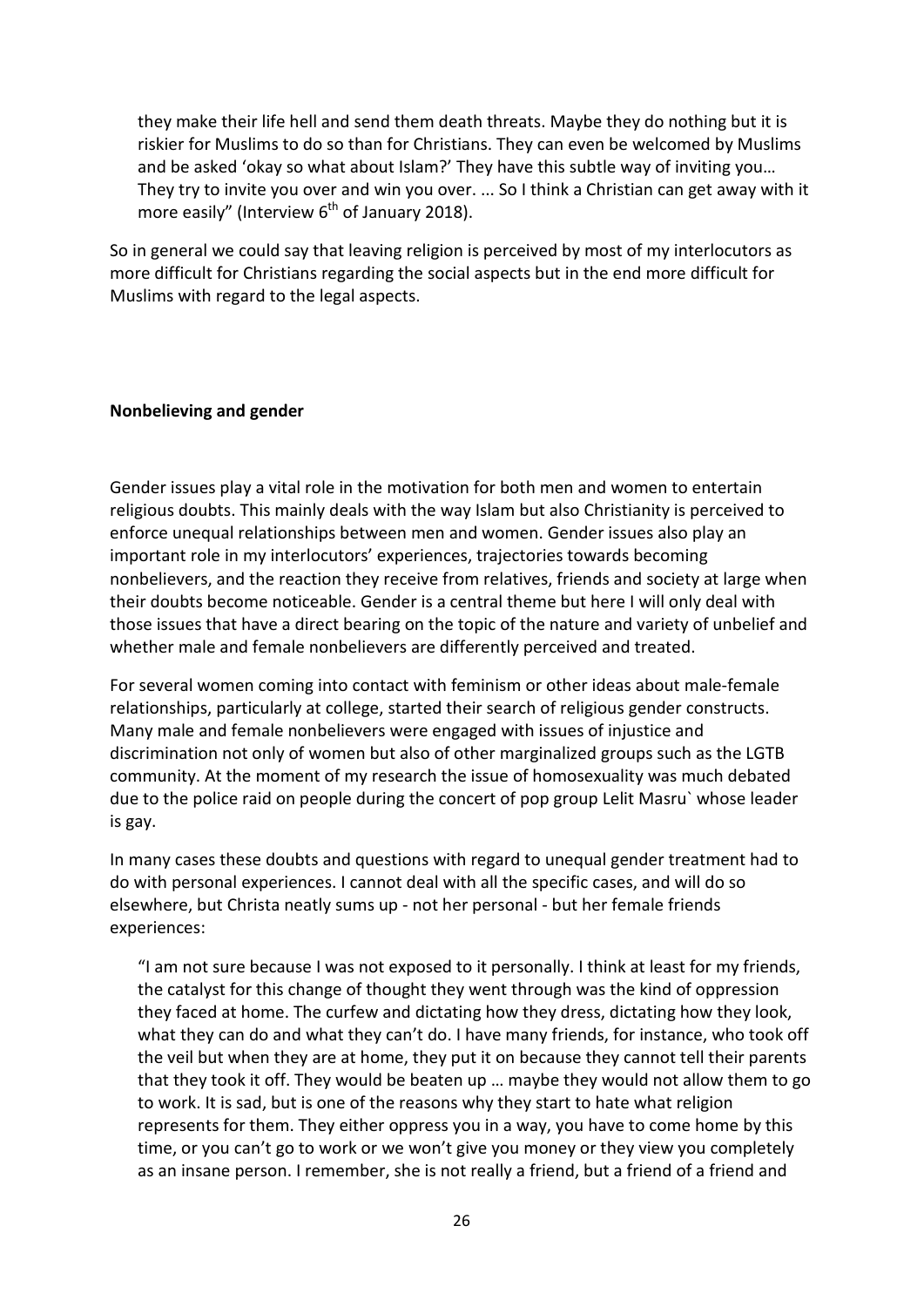when she took off the veil, her parents were shocked and she convinced them that she is crazy. She used to have a depression and she was seeing a psychiatrist so they already thought she was crazy and when this happened they contributed this to madness: 'She is mad so this is why she does this"" (Interview  $5<sup>th</sup>$  of January 2018).

I was interested to know whether nonbelievers themselves think that becoming or being a nonbeliever is more difficult for women than for men. Most interlocutors thought it was much more difficult for women. Basically this was related to the perception of unbelief as deviance and lack of morality, highly gendered concepts. Although for all nonbelievers being deviant and immoral is bad, it is worse for women in several respects as we will hear from a number of my interlocutors. Lila responded to my question whether it is more difficult to be a nonbeliever for women than for men:

"Absolutely! [laughs] absolutely! Islam gives a lot of liberties for men, there are still structures, there are still rules and everything, but there are a lot more liberties for men in Islam. I think we passed some of the strictness of Islam, with women going to work, getting out of the house, but still in my own family there are women who cover their faces, and stay at home. My father remarried and his wife is not working. He tried to make my mother not work. My uncle's wife wears the *niqab* and she is not working, she does not say 'hi' to men and she does not see men… of course it is harder for women in Islam (Interview  $21<sup>st</sup>$  of January 2018).

Dunya agrees with Lila and adds that Islam is much more visible on women than on men so removing this visible aspect is much harder for women:

"It is definitely more difficult for women. Particularly from the social aspect, because it has to show very much on a woman .... the difference between how a religious and a nonreligious woman looks is far greater than a religious man and a nonreligious man. And a woman gets attacked for what she is wearing, how she speaks, if she smokes, for instance, all of these little things are okay for men to do but not okay for women. It always puts them in a difficult position: 'I am doing this, but I am not…'. It is a lot harsher for women. Maybe I am biased, but I know it was very difficult for me" (Interview  $17<sup>th</sup>$  of January 2018).

Mara reflects on the gendered nature of 'being deviant' and the importance to keep up appearances for the family as a unit by its women 'looking' religious rather than 'being' religious:

"In our society it is not important whether a girl is praying or fasting, the important thing is that she wears *higab*. So that her image and that of her family shows they are a respectable family. The idea is that the girl represents the honour of the family. But if she appears deviant, not only in the sense of God, you know what I mean.. that reflects on her family. ... We are a conservative society. So it is not appropriate that you are a girl and you have freedom to move about relaxed on your own or sleep outside your parents' home, dress what you like; it is conservative! You represent your family. The boy, if he makes a mistake, it is his, but for a girl it ruins the whole family. And religion governs morality so if she has no religion, she has no morality.<sup>[37](#page-34-30)</sup> That is ... the way they think" (Interview  $16^{th}$  of January 2018).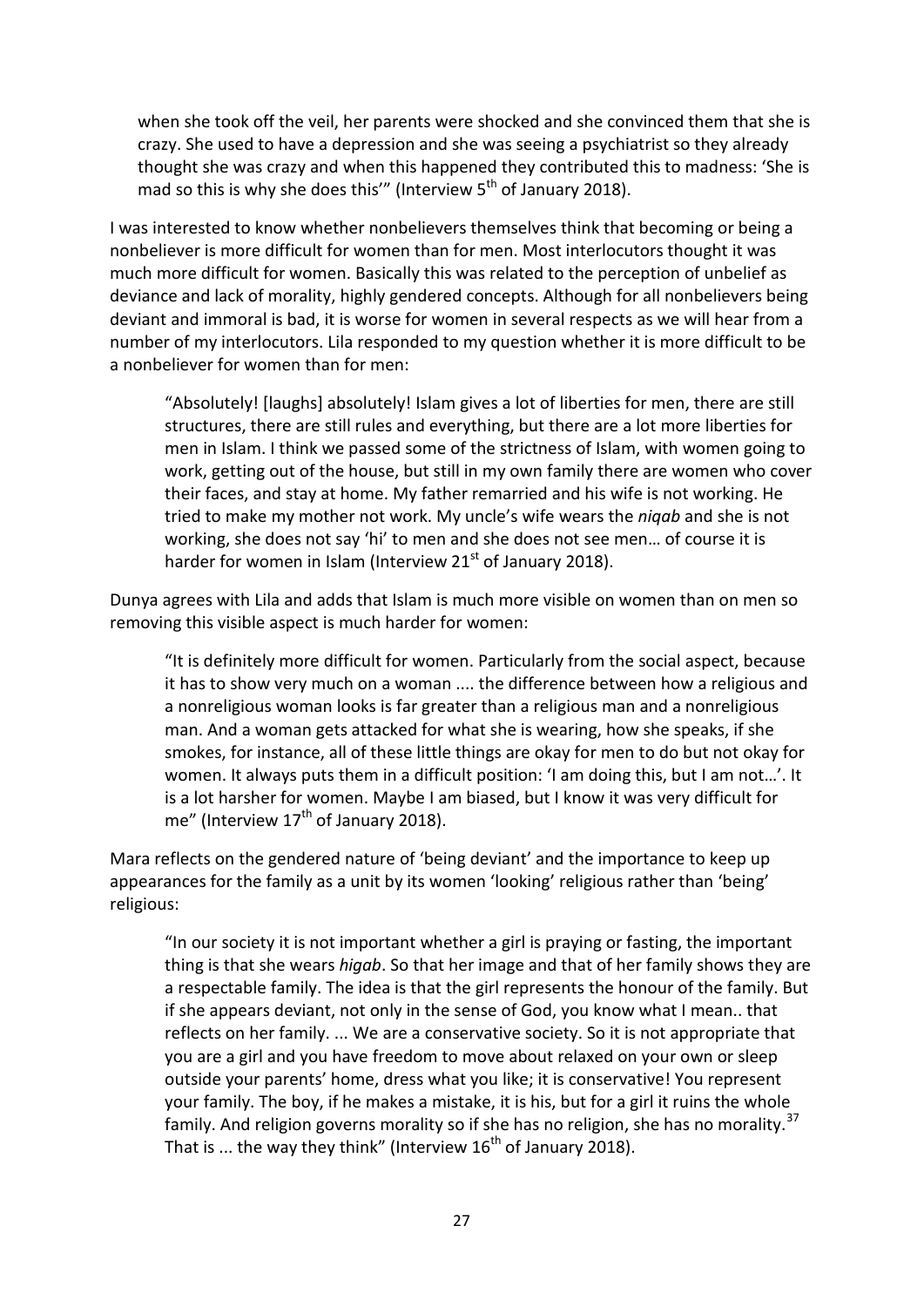So the image of a respectable, religiously conservative family is primarily upheld by the conduct of women, which makes acts against religion by women very sensitive. This also explains the sometimes violent and extreme measures against 'deviant women'. Several cases of severe maltreatment by relatives, whether in the form of physical abuse, psychological torture, or hospitalizing daughters, are mentioned in the Black Ducks show. Of course these are extreme examples - and most nonbelievers stay in the closet to avoid problems with relatives, friends and society at large, yet these examples provide insight into the gendered nature of unbelief.

As we have seen in chapter 1, atheism is generally feared because of the rebellion against the religious order, the socio-political order and the patriarchal order. We have seen already some reasons why nonbelief is perceived as more dangerous and threatening when it is performed and disclosed by women. Firstly, as we have seen above, it has to do with the equation of morality with religion and the fact that the family's reputation is invested in the female body.

Secondly, this heavy investment in female bodies invokes a fear for the free choice by women. As Reem explains: "the free will of a woman scares the man" (Black Ducks, episode 256). In religious perspectives on women's free choices, the first fear to come to mind is committing immoral acts.

Combatting patriarchal society is a huge task, needing a revolution as Maryam mentions in her 'message to all Egyptian girls':

"I'd like them to know that we live in a patriarchal society. We're controlled by patriarchal authority in everything. It is impossible how insulting it is to be someone's responsibility, was it your father or husband. It is insulting to be with someone who covers your expenses. Where is 'you'? Why does he have to pay for your expenses? Create your own identity and your own self. Be independent. Choose whom you want to live with, and be a partner. All girls should think beyond parents and their authority. Every person should think of a solution. … [Parents] believe that it's only their daughter or son who thinks this way. They may accept the existence, gradually or through a revolution. The problem lies in some girls and the way they enslave themselves and feel happy about it. They feel the pleasure and delight in being a slave. I don't really understand why they do this" (Black Ducks, episode 51).

It was interesting to see that quite a few of the young nonbelievers I spoke with left the parental home and shared an apartment with other young people. The social custom is to stay at with the family until marriage. Yet due to the high age of marriage for men, as a result of the high cost of marriage, several men with a good job rent an apartment with other male roommates until they are able to marry. Most of my interlocutors in their latetwenties to early-thirties left the parental home. Also several of my female interlocutors did so, which is quite rare. The privacy that came along with living without social control provided them space to develop their own thoughts on religion and morality. Instead of constantly being watched and questioned about their whereabouts they could create their own way of thinking and living.

In this section we have examined nonbelief and gender and seen that nonbelieving by women is perceived as a great danger, not only to the religious order, but particularly to the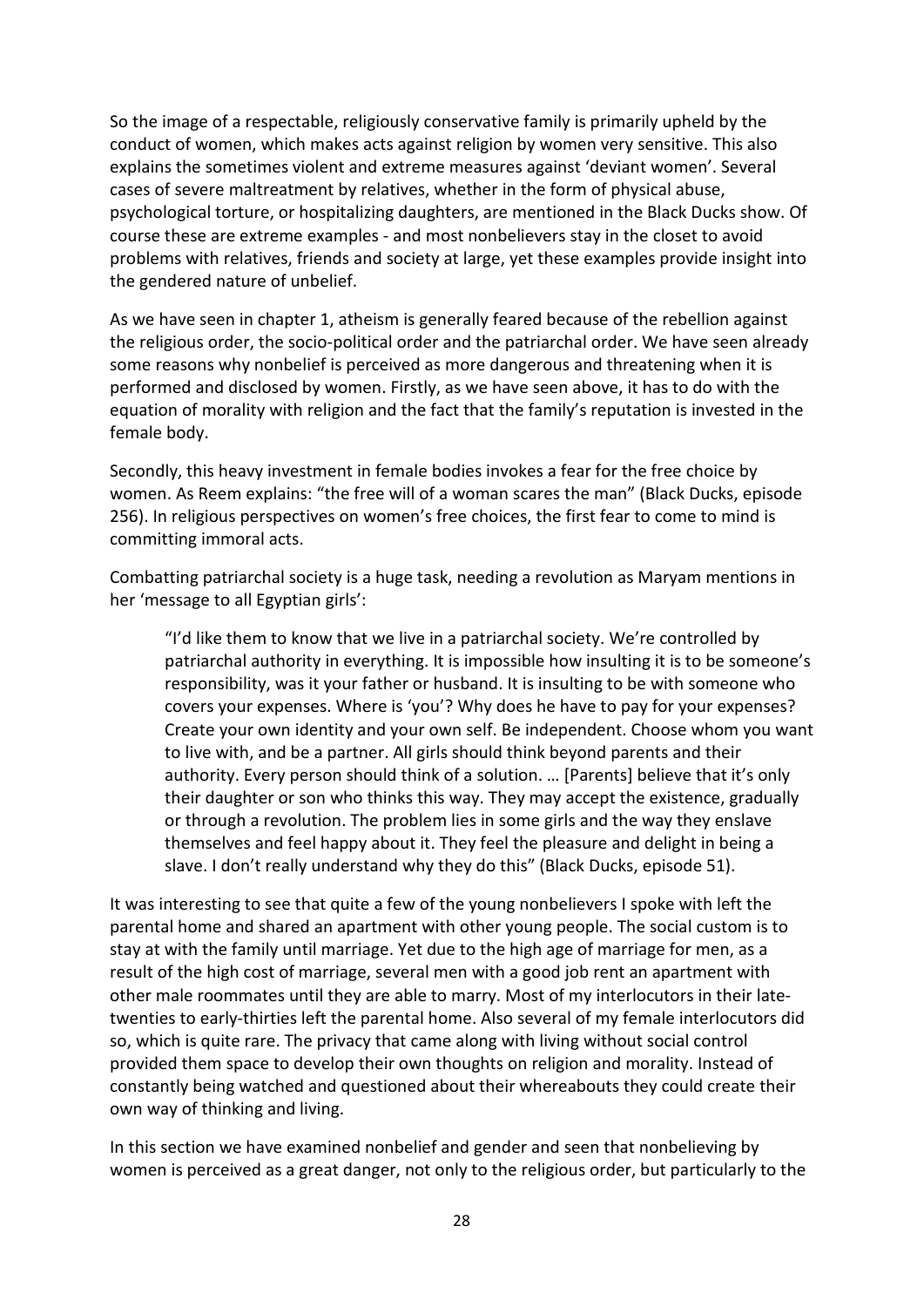moral and patriarchal order on which the family but also the political system is based. Religion and morality is seen by most as identical, so leaving religion is leaving morality. Nonbelieving women are accordingly perceived as immoral and undermining the sexualmoral order and thus threatening the moral unity of the family. Nonbelievers, male and female - but women to a larger extent – have to combat the patriarchal structure and control of the family and particularly fathers, brothers, and husbands.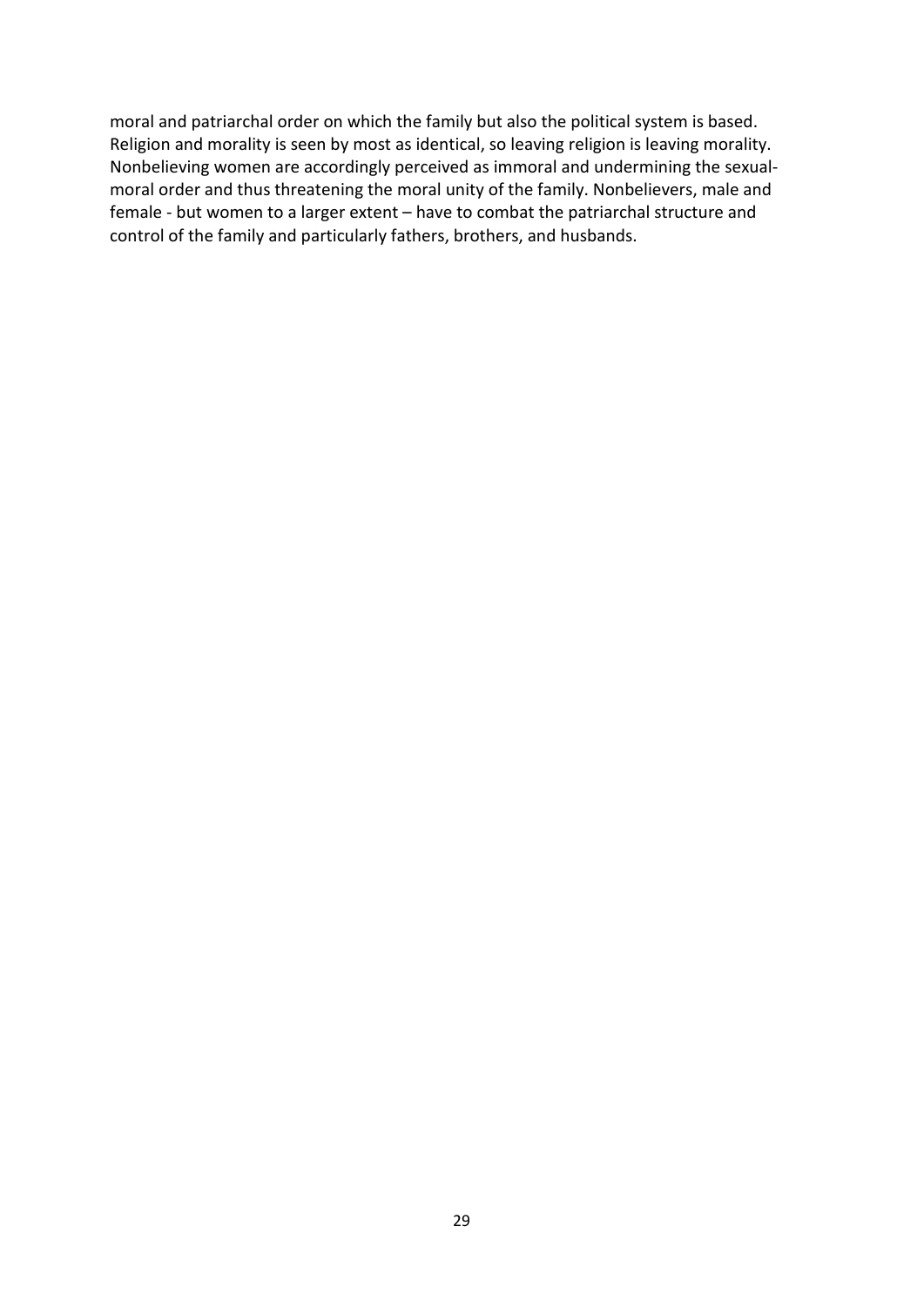## **Conclusion**

Nonbelieving or leaving faith goes beyond the religious dimensions. It questions the chain of authority from the political and religious onto patriarchal authority. It means liberation from traditions, from religious moral prescripts, from parental control. It entails self-liberation, building an independent life, claiming privacy and the right to live your own life according to your own chosen standards. Both the religious and the patriarchal order heavily rely on the control of women's bodies. Women taking back control of their lives, their thinking, and their bodies thus fundamentally threatens the foundations of the socio-religious and political order.

This means that not everything about nonbelieving is strictly about religion/unbelief. It is tied to many more aspects of life. This goes two ways: on the one hand, since religion is tied to the socio-political order nonbelieving has wider implication than the religious field. On the other hand, nonbelieving can be instigated by other issues than strictly related to religion e.g. gender inequality and patriarchal control.

As we have seen, nonbelievers actually do contest the three taboo zones in the Middle East politics, religion and sexuality. They rebel against political, religious and patriarchal authorities, making nonbelief such a sensitive and fundamental issue.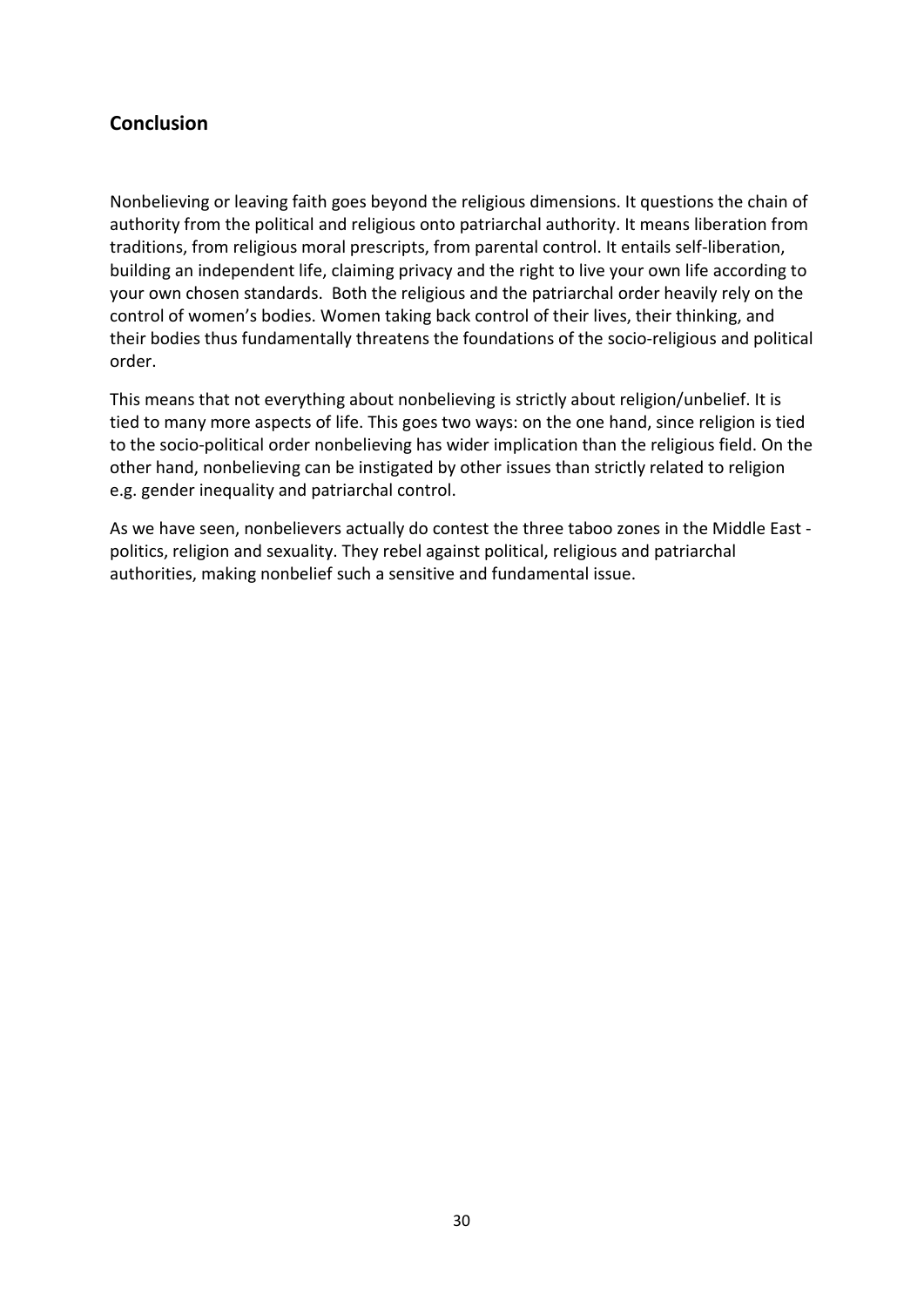## **References**

Adang, C., et al., eds. 2016. Accusations of Unbelief in Islam: A Diachronic Perspective on Takfīr. Leiden: Brill.

al-Khatib, M. K., 2005 (ed). Hurriyat al-intiqad al-dini /Freedom of religious belief Damascus: Dar Petra.

- Asad, T. 2003. Formations of the Secular: Christianity, Islam, Modernity. Stanford: Stanford University Press.
- Berger, M. 2003. "Apostasy and Public Policy in Contemporary Egypt: An Evaluation of Recent Cases from Egypt's Highest Courts." Human Rights Quarterly 25, No. 3 (August 2003): 720–740.
- Bowen, J. R. 2012. A New Anthropology of Islam. Cambridge, UK: Cambridge University Press.

Cottee, S. 2015 The Apostates: When Muslims Leave Islam. London: Hurst. ----. 2018. "In the Closet. The Concealment of Apostasy among Ex-Muslims in Britain and Canada." In Moving in and out of Islam. K. van Nieuwkerk, ed. Austin: Texas University Press. 281-306.

Cragun, R. T., and J. H. Hammer. 2011. "One Person's Apostate is another Person's Convert: What Terminology Tells Us about Pro-religious Hegemony in the Sociology of Religion." Humanity & Society 35 (1-2): 149–175.

Enstedt, D. 2018. "Understanding Religious Apostasy, Disaffiliation, and Islam in Contemporary Sweden." In Moving in and out of Islam. K. van Nieuwkerk, ed. Austin: Texas University Press. 67-88.

Hirschkind, Ch. 2010. Is There a Secular Body? The Immanent Frame, Secularism, Religion, and the Public Sphere. blogs.ssrc.org/tif/2010/11/15/secular-body

Krämer, G. 2013. "Secularity Contested: Religion, Identity, and the Public Order in the Arab Middle East. In Multiple Secularities Beyond the West. M. Burchardt, M. Wohlrab-Sahr, and M Middell, eds. Boston, Berlin, Munich: Walter de Gruyter Inc.

Larsson, G. 2018. "Disputed, Sensitive and Indispensable Topics: The Study of Islam and Apostasy" In Method and Theory in the Study of Religion (2018) 201-226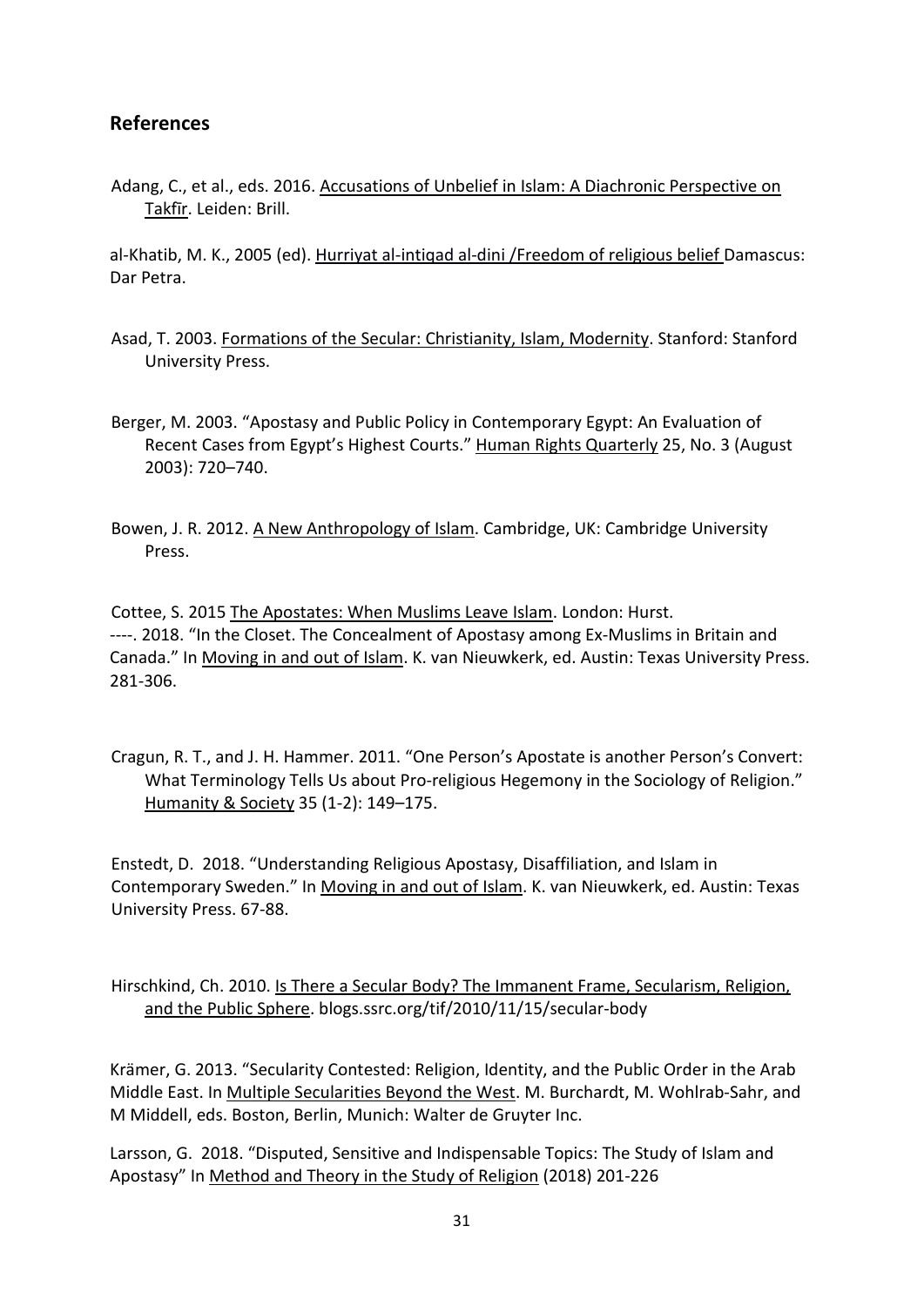Lee, L. (2015). Recognizing the Non-Religious: Reimagining the Secular. [Online]. Oxford University Press. Available at: https://global.oup.com/academic/product/recognizing-thenon-religious-9780198736844?q=Recognizing%20the%20Nonreligious:%20Reimaging%20the%20Secular&lang=en&cc=gb#.

Mahmood, S. 2009. "Feminism, Democracy, and Empire: Islam and the War on Terror." In Gendering Religion and Politics: Untangling Modernities. H. Herzog and A. Braude, eds. Palgrave MacMillan US.

McGuire, M. B. 2008. Lived Religion. Faith and Practice in Everday Life. Oxford: Oxford University Press.

Mostyn, T. 2002. Censorship in Islamic Societies. London: Saqi Books.

Olsson, S. 2008. "Apostasy in Egypt: Contemporary Cases of Hisbah." The Muslim World 98: 95–116.

O'Sullivan, D. 2003. "Egyptian Cases of Blasphemy and Apostasy against Islam: Takfir al-Muslim." International Journal of Human Rights 7, no. 2: 97–137.

Pauha, T. & A. Aghaee 2018. "'God never existed, and I was looking for him like crazy!' Muslim Stories of Deconversion." In Moving in and out of Islam. K. van Nieuwkerk, ed. Austin: Texas University Press. 333-360.

Pelkmans, M., ed. 2013. Ethnographies of Doubt: Faith and Uncertainty in Contemporary Societies. London and New York: I. B. Tauris.

Peters, R., and G. J. J. De Vries. 1976–1977. "Apostasy in Islam." Die Welt des Islams 17, no. 1/4: 1–25.

- Schielke, S. 2012. "Being a Nonbeliever in a Time of Islamic Revival: Trajectories of Doubt and Certainty in Contemporary Egypt." International Journal of Middle East Studies 44, no. 2: 301–320.
- ------. 2013. "The Islamic World." In The Oxford Handbook of Atheism. S. Bullivant and M. Ruse, eds. Oxford: Oxford University Press. 638–651.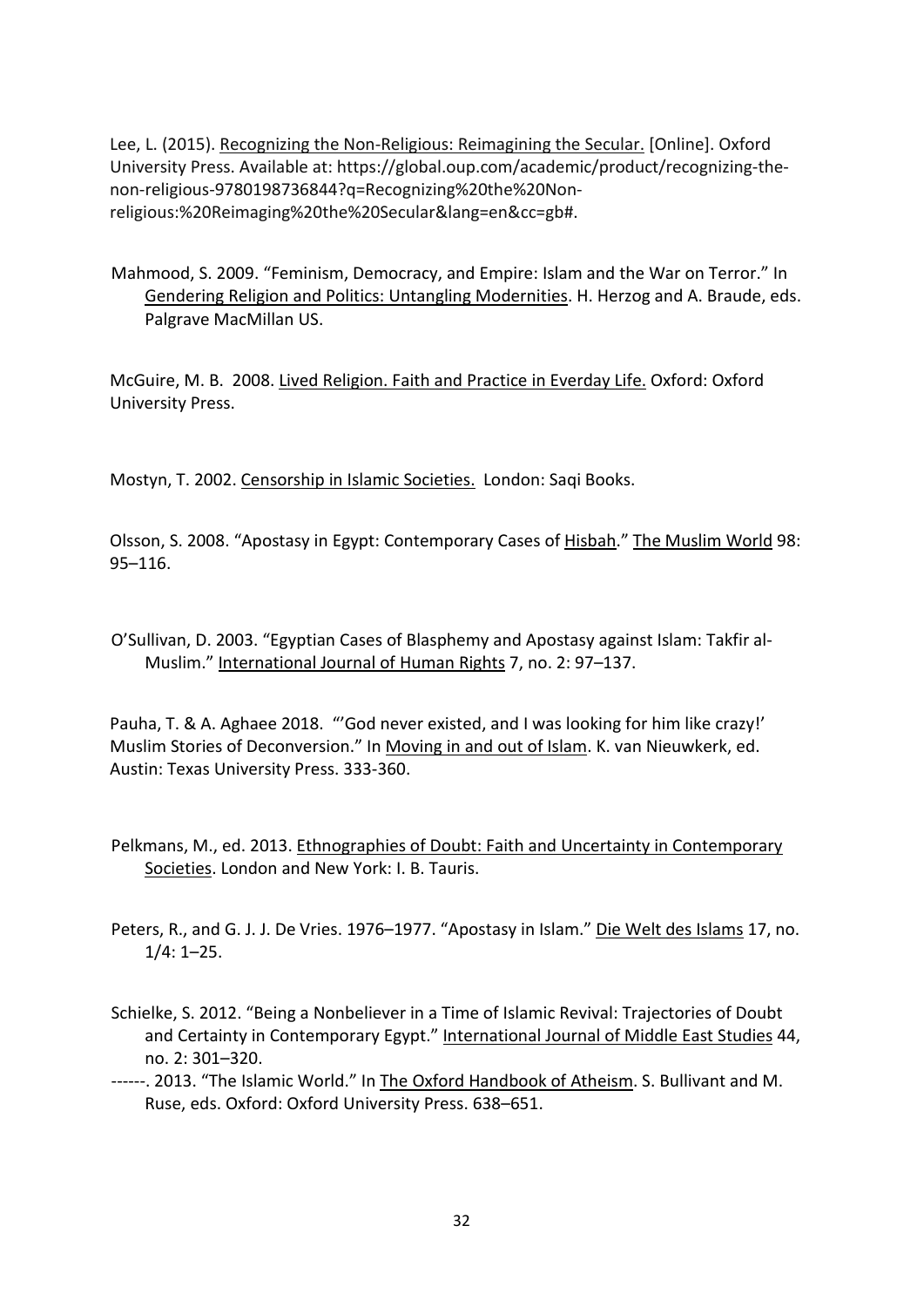Schielke, S., and L. Debevec, 2012. "Introduction." In Ordinary Lives and Grand Schemes: An Anthropology of Everyday Religion. Schielke, S., and L. Debevec, eds. New York: Berghahn.

Sidlo, K. 2016. "Coming Out" or "Staying in the Closet"– Deconversion Narratives of Muslim Apostates in Jordan. Marburg Journal of Religion, Vol. 18, No. 1

Van Nieuwkerk, K. 2018a. "Moving In and Out of Islam." In Moving in and out of Islam. K. van Nieuwkerk, ed. Austin: Texas University Press. 1-27.

----. 2018b. "Religious Skepticism and Nonbelieving in Egypt." In Moving in and out of Islam. K. van Nieuwkerk, ed. Austin: Texas University Press. 306-333.

----. forthcoming "The Atheist Spring? Emerging Nonbelief in the Middle East." In The Cambridge History of Atheism Bullivant, St. & M. Ruse, eds. Cambridge: Cambridge University Press.

----. forthcoming Cultures and politics of nonbelieving in Egypt In Cultures of Unbelief. Lee, L., Bullivant, S., Farias, M., and Lanman, J. eds. Oxford: Oxford University Press.

- Whitaker, B. 2014. Arabs without God: Atheism and Freedom of Belief in the Middle East. Create Space Independent Publishing Platform. ebook.
- Zuckerman, P. 2009. "Atheism, Secularity, and Well-Being: How the Findings of Social Science Counter Negative Stereotypes and Assumptions." Sociology Compass 3, no. 6: 949–971.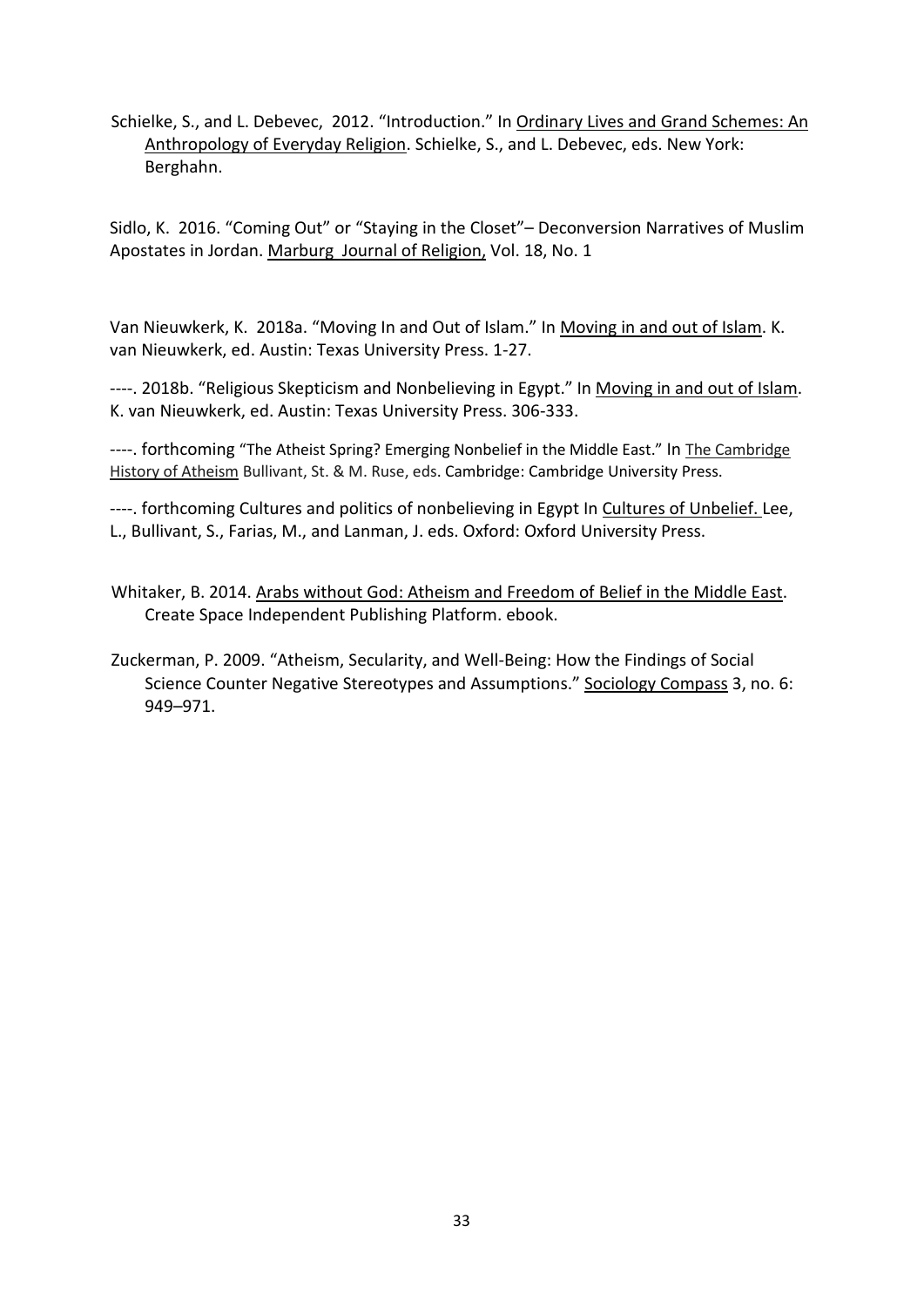# **Endnotes**

 $\overline{a}$ 

<span id="page-33-0"></span> $1 \text{ https://www.bbc.com/news/world-middle-east-48703377}$  $1 \text{ https://www.bbc.com/news/world-middle-east-48703377}$  $1 \text{ https://www.bbc.com/news/world-middle-east-48703377}$  (Accessed 26<sup>th</sup> of June 2019). The underlying data set is not yet available so the precise numbers are not yet known but are deducted from the graphics of this report.

<span id="page-33-1"></span><sup>2</sup> <https://www.youtube.com/watch?v=iQqIZ1-p5L4&t=5s> (Accessed 26<sup>th</sup> of June 2019). 3

<span id="page-33-2"></span>[https://www.youtube.com/watch?v=23Z\\_\\_Wv6qTw&list=PLhbs8A5De9zRH3A1NjP9u6lwjvMQdcluz](https://www.youtube.com/watch?v=23Z__Wv6qTw&list=PLhbs8A5De9zRH3A1NjP9u6lwjvMQdcluz&index=13)  $\&$  index=13 (Accessed 26<sup>th</sup> of June 2019).

<span id="page-33-3"></span><sup>4</sup> <https://www.youtube.com/watch?v=5eQxZsnjXm8&t=114s> (Accessed 26<sup>th</sup> of June 2019).

<sup>5</sup> <https://www.youtube.com/channel/UCQuI0UMM0WaUXnlyEuo-6Ng/videos> (Accessed 26<sup>th</sup> of June 2019). In the report, I will mention the episodes that I will quote.

 $6$  <https://www.youtube.com/channel/UC0w-Uxr3htcnmUK3nWTyN9w/videos> (Accessed 26<sup>th</sup> of June 2019).

<sup>7</sup> [https://www.youtube.com/channel/UCxI5a6mdHUylqTHPVZ\\_UAzg/videos](https://www.youtube.com/channel/UCxI5a6mdHUylqTHPVZ_UAzg/videos) (Accessed 26<sup>th</sup> of June 2019).

<sup>8</sup> [https://www.youtube.com/channel/UC\\_CKL5F9i7e9sPnZcxXP3HQ/videos](https://www.youtube.com/channel/UC_CKL5F9i7e9sPnZcxXP3HQ/videos) (Accessed 26<sup>th</sup> of June 2019).

<sup>9</sup> [https://www.youtube.com/channel/UCOYN5F3PPrf3NiCI\\_JaaktA/videos](https://www.youtube.com/channel/UCOYN5F3PPrf3NiCI_JaaktA/videos) (Accessed 26<sup>th</sup> of June 2019).

<sup>10</sup> <https://www.youtube.com/user/AlberEgypte1/videos> (Accessed 26<sup>th</sup> of June 2019).

<sup>11</sup> <https://www.youtube.com/channel/UCpKa8yzpqN5ZcEwcjZz92Cw/videos> (Accessed 26<sup>th</sup> of June 2019).

 $12$  This chapter is a draft version of the forthcoming article for The Cambridge History of Atheism (eds. Bullivant, St & M. Ruse) entitled 'The Atheist Spring? Emerging Nonbelief in the Middle East'.

13 [https://ww.dailynewssegypt.com/2013/01/27/alber-saber-brotherhood-will-drive-the-people-to](https://ww.dailynewssegypt.com/2013/01/27/alber-saber-brotherhood-will-drive-the-people-to-secularism/)[secularism/](https://ww.dailynewssegypt.com/2013/01/27/alber-saber-brotherhood-will-drive-the-people-to-secularism/) Accessed 26<sup>th</sup> of June 2019.

14 [http://chronikler.com/middle-east/egypt/atheists-out-closet/.](http://chronikler.com/middle-east/egypt/atheists-out-closet/) (Accessed 10<sup>th</sup> of June 2015); [https://www.youtube.com/watch?v=KfPEXqiXfMg.](https://www.youtube.com/watch?v=KfPEXqiXfMg) (Accessed 10<sup>th</sup> of June 2015).

15 [https://www.memri.org/tv/mohamed-morsi-during-egyptian-presidential-elections-campaign](https://www.memri.org/tv/mohamed-morsi-during-egyptian-presidential-elections-campaign-conversion-religion-allowed-if-not/transcript)[conversion-religion-allowed-if-not/transcript](https://www.memri.org/tv/mohamed-morsi-during-egyptian-presidential-elections-campaign-conversion-religion-allowed-if-not/transcript) (Accessed 8th of January 2019).

<sup>16</sup> [http://english.ahram.org.eg/NewsContentP/1/288240/Egypt/Endowments-ministry-taking-steps](http://english.ahram.org.eg/NewsContentP/1/288240/Egypt/Endowments-ministry-taking-steps-to-protect-Egypt-.aspx)[to-protect-Egypt-.aspx](http://english.ahram.org.eg/NewsContentP/1/288240/Egypt/Endowments-ministry-taking-steps-to-protect-Egypt-.aspx) (Accessed 8th of January 2019).

[http://english.ahram.org.eg/NewsContentP/1/288240/Egypt/Endowments-ministry-taking-steps](http://english.ahram.org.eg/NewsContentP/1/288240/Egypt/Endowments-ministry-taking-steps-to-protect-Egypt-.aspx)[to-protect-Egypt-.aspx](http://english.ahram.org.eg/NewsContentP/1/288240/Egypt/Endowments-ministry-taking-steps-to-protect-Egypt-.aspx) (Accessed 8th of January 2019).

<sup>18</sup> <http://www.egypttoday.com/Article/2/40633/OPINION-The-atheists-are-coming> (Accessed 8th of January 2019).

 $19$  This chapter - and parts of next chapter - are a draft version of the forthcoming article for "Cultures" of Unbelief (eds.) Lee, L., Bullivant, S., Farias, M., and Lanman, J. entitled 'Cultures and politics of nonbelieving in Egypt (Oxford University Press).

<sup>20</sup> See e.g. dr. `Amr Sherif a[t https://www.youtube.com/watch?v=Ozn9q3TTcbE](https://www.youtube.com/watch?v=Ozn9q3TTcbE) (Accessed 11<sup>th</sup> of July 2015); and sheikh Salim a[t https://www.youtube.com/watch?v=Uvgm1wv5pDs](https://www.youtube.com/watch?v=Uvgm1wv5pDs) (Accessed 14<sup>th</sup> of July 2015).

 $^{21}$  <https://www.youtube.com/watch?v=K1EkEnfHLWU&t=9s> (Accessed 26<sup>th</sup> of June 2019).

<sup>22</sup> <https://www.youtube.com/watch?v=DFQyF1Gu18M> (Accessed 26<sup>th</sup> of June 2019).

 $23$  See e.g. Father Dawud Lama`i episode 13 and George Paul's refutation

[https://www.youtube.com/watch?v=wwT\\_KPBDTZE&t=119s](https://www.youtube.com/watch?v=wwT_KPBDTZE&t=119s) (Accessed 27<sup>th</sup> of June 2019).

<sup>24</sup> [https://www.youtube.com/watch?v=U\\_ItQ\\_0sq3g](https://www.youtube.com/watch?v=U_ItQ_0sq3g) (Accessed 27<sup>th</sup> of June 2019).

<sup>25</sup> <https://www.youtube.com/watch?v=8jWeh7hkEdY> (Accessed 27<sup>th</sup> of June 2019).

<sup>26</sup> <https://www.youtube.com/watch?v=8jWeh7hkEdY> (Accessed 27<sup>th</sup> of June 2019).